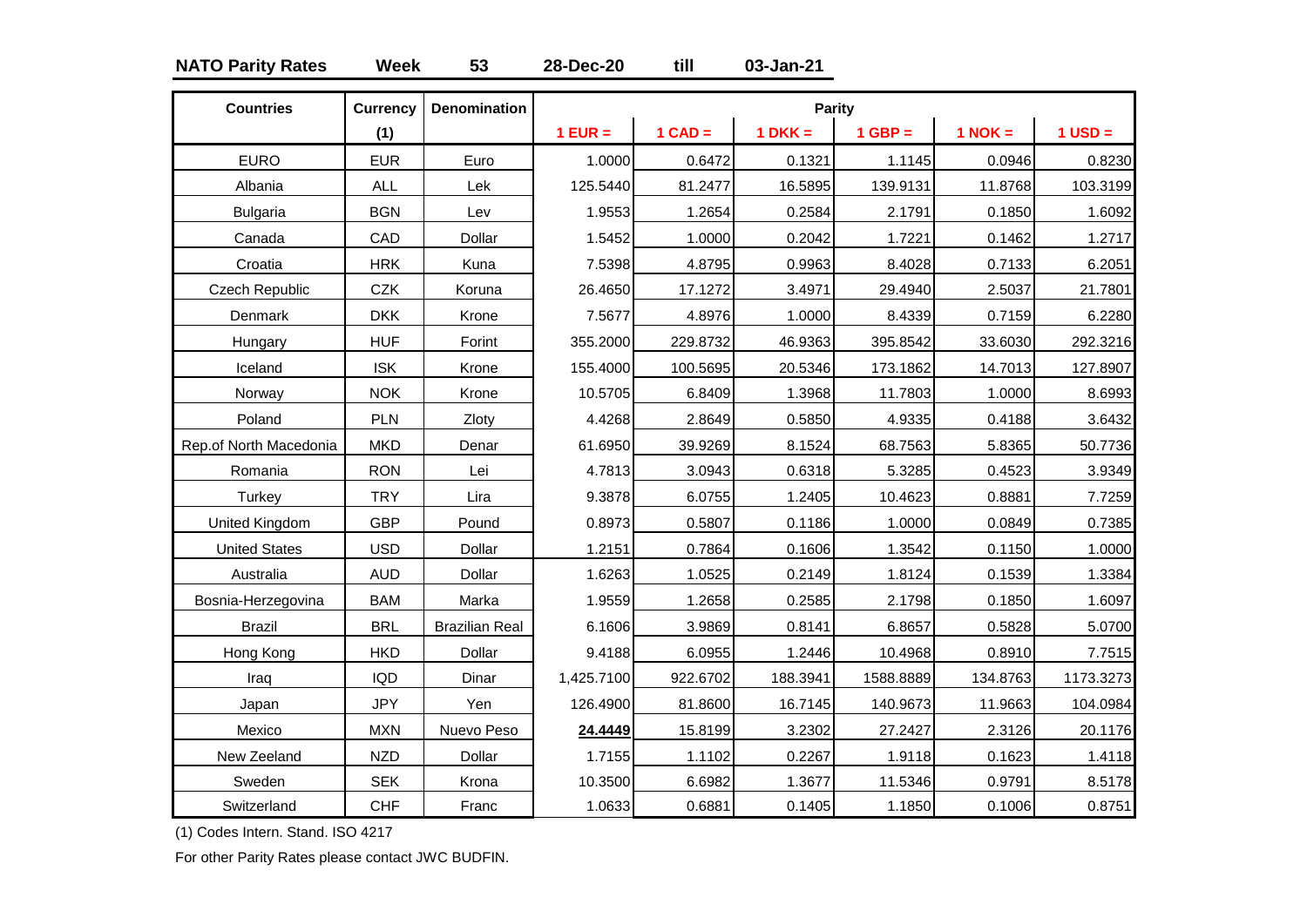### **NATO Parity Rates Week 1 04-Jan-21 till 10-Jan-21**

| <b>Countries</b>       | <b>Currency</b> | <b>Denomination</b>   |            |           | Parity    |           |           |             |
|------------------------|-----------------|-----------------------|------------|-----------|-----------|-----------|-----------|-------------|
|                        | (1)             |                       | $1$ EUR =  | $1$ CAD = | $1 DKK =$ | $1$ GBP = | $1$ NOK = | $1$ USD $=$ |
| <b>EURO</b>            | <b>EUR</b>      | Euro                  | 1.0000     | 0.6472    | 0.1321    | 1.1145    | 0.0946    | 0.8230      |
| Albania                | <b>ALL</b>      | Lek                   | 125.5440   | 81.2477   | 16.5895   | 139.9131  | 11.8768   | 103.3199    |
| <b>Bulgaria</b>        | <b>BGN</b>      | Lev                   | 1.9553     | 1.2654    | 0.2584    | 2.1791    | 0.1850    | 1.6092      |
| Canada                 | CAD             | Dollar                | 1.5452     | 1.0000    | 0.2042    | 1.7221    | 0.1462    | 1.2717      |
| Croatia                | <b>HRK</b>      | Kuna                  | 7.5398     | 4.8795    | 0.9963    | 8.4028    | 0.7133    | 6.2051      |
| Czech Republic         | <b>CZK</b>      | Koruna                | 26.4650    | 17.1272   | 3.4971    | 29.4940   | 2.5037    | 21.7801     |
| Denmark                | <b>DKK</b>      | Krone                 | 7.5677     | 4.8976    | 1.0000    | 8.4339    | 0.7159    | 6.2280      |
| Hungary                | <b>HUF</b>      | Forint                | 364.8800   | 236.1377  | 48.2154   | 406.6421  | 34.5187   | 300.2880    |
| Iceland                | <b>ISK</b>      | Krone                 | 155.4000   | 100.5695  | 20.5346   | 173.1862  | 14.7013   | 127.8907    |
| Norway                 | <b>NOK</b>      | Krone                 | 10.5705    | 6.8409    | 1.3968    | 11.7803   | 1.0000    | 8.6993      |
| Poland                 | PLN             | Zloty                 | 4.5565     | 2.9488    | 0.6021    | 5.0780    | 0.4311    | 3.7499      |
| Rep.of North Macedonia | <b>MKD</b>      | Denar                 | 61.6950    | 39.9269   | 8.1524    | 68.7563   | 5.8365    | 50.7736     |
| Romania                | <b>RON</b>      | Lei                   | 4.7813     | 3.0943    | 0.6318    | 5.3285    | 0.4523    | 3.9349      |
| Turkey                 | <b>TRY</b>      | Lira                  | 9.0321     | 5.8453    | 1.1935    | 10.0659   | 0.8545    | 7.4332      |
| United Kingdom         | <b>GBP</b>      | Pound                 | 0.8973     | 0.5807    | 0.1186    | 1.0000    | 0.0849    | 0.7385      |
| <b>United States</b>   | <b>USD</b>      | Dollar                | 1.2151     | 0.7864    | 0.1606    | 1.3542    | 0.1150    | 1.0000      |
| Australia              | <b>AUD</b>      | Dollar                | 1.6263     | 1.0525    | 0.2149    | 1.8124    | 0.1539    | 1.3384      |
| Bosnia-Herzegovina     | <b>BAM</b>      | Marka                 | 1.9559     | 1.2658    | 0.2585    | 2.1798    | 0.1850    | 1.6097      |
| <b>Brazil</b>          | <b>BRL</b>      | <b>Brazilian Real</b> | 6.3574     | 4.1143    | 0.8401    | 7.0850    | 0.6014    | 5.2320      |
| Hong Kong              | <b>HKD</b>      | Dollar                | 9.4188     | 6.0955    | 1.2446    | 10.4968   | 0.8910    | 7.7515      |
| Iraq                   | <b>IQD</b>      | Dinar                 | 1,786.2600 | 1156.0057 | 236.0374  | 1990.7054 | 168.9854  | 1470.0518   |
| Japan                  | <b>JPY</b>      | Yen                   | 126.4900   | 81.8600   | 16.7145   | 140.9673  | 11.9663   | 104.0984    |
| Mexico                 | <b>MXN</b>      | Nuevo Peso            | 24.4449    | 15.8199   | 3.2302    | 27.2427   | 2.3126    | 20.1176     |
| New Zeeland            | <b>NZD</b>      | Dollar                | 1.7155     | 1.1102    | 0.2267    | 1.9118    | 0.1623    | 1.4118      |
| Sweden                 | <b>SEK</b>      | Krona                 | 10.0568    | 6.5084    | 1.3289    | 11.2078   | 0.9514    | 8.2765      |
| Switzerland            | <b>CHF</b>      | Franc                 | 1.0633     | 0.6881    | 0.1405    | 1.1850    | 0.1006    | 0.8751      |

(1) Codes Intern. Stand. ISO 4217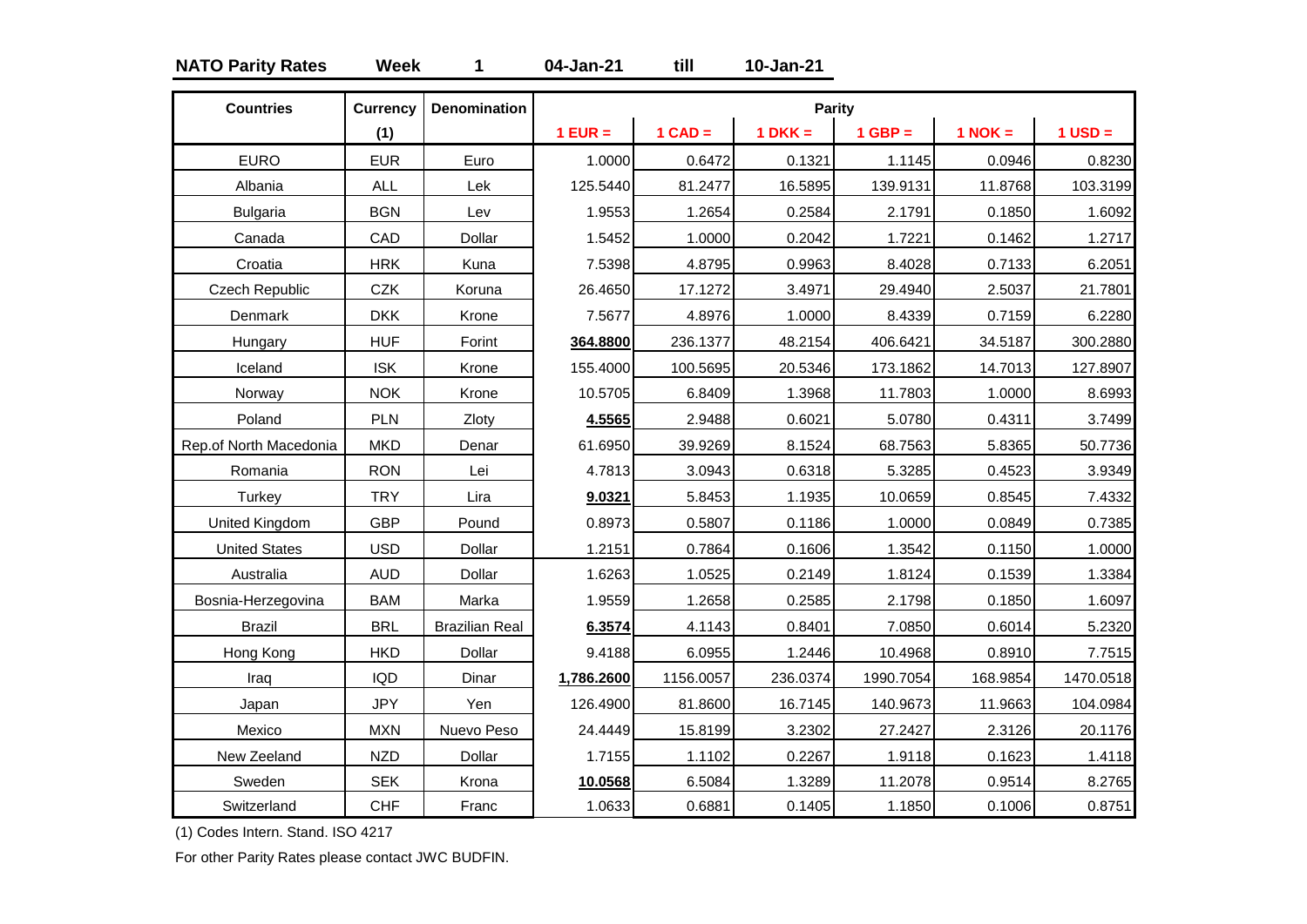### **NATO Parity Rates Week 2 11-Jan-21 till 17-Jan-21**

| <b>Countries</b>       | <b>Currency</b> | <b>Denomination</b>   |            |           | Parity    |           |           |             |
|------------------------|-----------------|-----------------------|------------|-----------|-----------|-----------|-----------|-------------|
|                        | (1)             |                       | $1$ EUR =  | $1$ CAD = | $1 DKK =$ | $1$ GBP = | $1$ NOK = | $1$ USD $=$ |
| <b>EURO</b>            | <b>EUR</b>      | Euro                  | 1.0000     | 0.6472    | 0.1321    | 1.1145    | 0.0946    | 0.8230      |
| Albania                | <b>ALL</b>      | Lek                   | 125.5440   | 81.2477   | 16.5895   | 139.9131  | 11.8768   | 103.3199    |
| <b>Bulgaria</b>        | <b>BGN</b>      | Lev                   | 1.9553     | 1.2654    | 0.2584    | 2.1791    | 0.1850    | 1.6092      |
| Canada                 | CAD             | Dollar                | 1.5452     | 1.0000    | 0.2042    | 1.7221    | 0.1462    | 1.2717      |
| Croatia                | <b>HRK</b>      | Kuna                  | 7.5398     | 4.8795    | 0.9963    | 8.4028    | 0.7133    | 6.2051      |
| Czech Republic         | <b>CZK</b>      | Koruna                | 26.4650    | 17.1272   | 3.4971    | 29.4940   | 2.5037    | 21.7801     |
| Denmark                | <b>DKK</b>      | Krone                 | 7.5677     | 4.8976    | 1.0000    | 8.4339    | 0.7159    | 6.2280      |
| Hungary                | <b>HUF</b>      | Forint                | 364.8800   | 236.1377  | 48.2154   | 406.6421  | 34.5187   | 300.2880    |
| Iceland                | <b>ISK</b>      | Krone                 | 155.4000   | 100.5695  | 20.5346   | 173.1862  | 14.7013   | 127.8907    |
| Norway                 | <b>NOK</b>      | Krone                 | 10.5705    | 6.8409    | 1.3968    | 11.7803   | 1.0000    | 8.6993      |
| Poland                 | PLN             | Zloty                 | 4.5565     | 2.9488    | 0.6021    | 5.0780    | 0.4311    | 3.7499      |
| Rep.of North Macedonia | <b>MKD</b>      | Denar                 | 61.6950    | 39.9269   | 8.1524    | 68.7563   | 5.8365    | 50.7736     |
| Romania                | <b>RON</b>      | Lei                   | 4.7813     | 3.0943    | 0.6318    | 5.3285    | 0.4523    | 3.9349      |
| Turkey                 | <b>TRY</b>      | Lira                  | 9.0321     | 5.8453    | 1.1935    | 10.0659   | 0.8545    | 7.4332      |
| United Kingdom         | <b>GBP</b>      | Pound                 | 0.8973     | 0.5807    | 0.1186    | 1.0000    | 0.0849    | 0.7385      |
| <b>United States</b>   | <b>USD</b>      | Dollar                | 1.2151     | 0.7864    | 0.1606    | 1.3542    | 0.1150    | 1.0000      |
| Australia              | <b>AUD</b>      | Dollar                | 1.5836     | 1.0249    | 0.2093    | 1.7649    | 0.1498    | 1.3033      |
| Bosnia-Herzegovina     | <b>BAM</b>      | Marka                 | 1.9559     | 1.2658    | 0.2585    | 2.1798    | 0.1850    | 1.6097      |
| <b>Brazil</b>          | <b>BRL</b>      | <b>Brazilian Real</b> | 6.5172     | 4.2177    | 0.8612    | 7.2631    | 0.6165    | 5.3635      |
| Hong Kong              | <b>HKD</b>      | Dollar                | 9.4188     | 6.0955    | 1.2446    | 10.4968   | 0.8910    | 7.7515      |
| Iraq                   | <b>IQD</b>      | Dinar                 | 1,786.2600 | 1156.0057 | 236.0374  | 1990.7054 | 168.9854  | 1470.0518   |
| Japan                  | <b>JPY</b>      | Yen                   | 126.4900   | 81.8600   | 16.7145   | 140.9673  | 11.9663   | 104.0984    |
| Mexico                 | <b>MXN</b>      | Nuevo Peso            | 24.4449    | 15.8199   | 3.2302    | 27.2427   | 2.3126    | 20.1176     |
| New Zeeland            | <b>NZD</b>      | Dollar                | 1.7155     | 1.1102    | 0.2267    | 1.9118    | 0.1623    | 1.4118      |
| Sweden                 | <b>SEK</b>      | Krona                 | 10.0568    | 6.5084    | 1.3289    | 11.2078   | 0.9514    | 8.2765      |
| Switzerland            | <b>CHF</b>      | Franc                 | 1.0633     | 0.6881    | 0.1405    | 1.1850    | 0.1006    | 0.8751      |

(1) Codes Intern. Stand. ISO 4217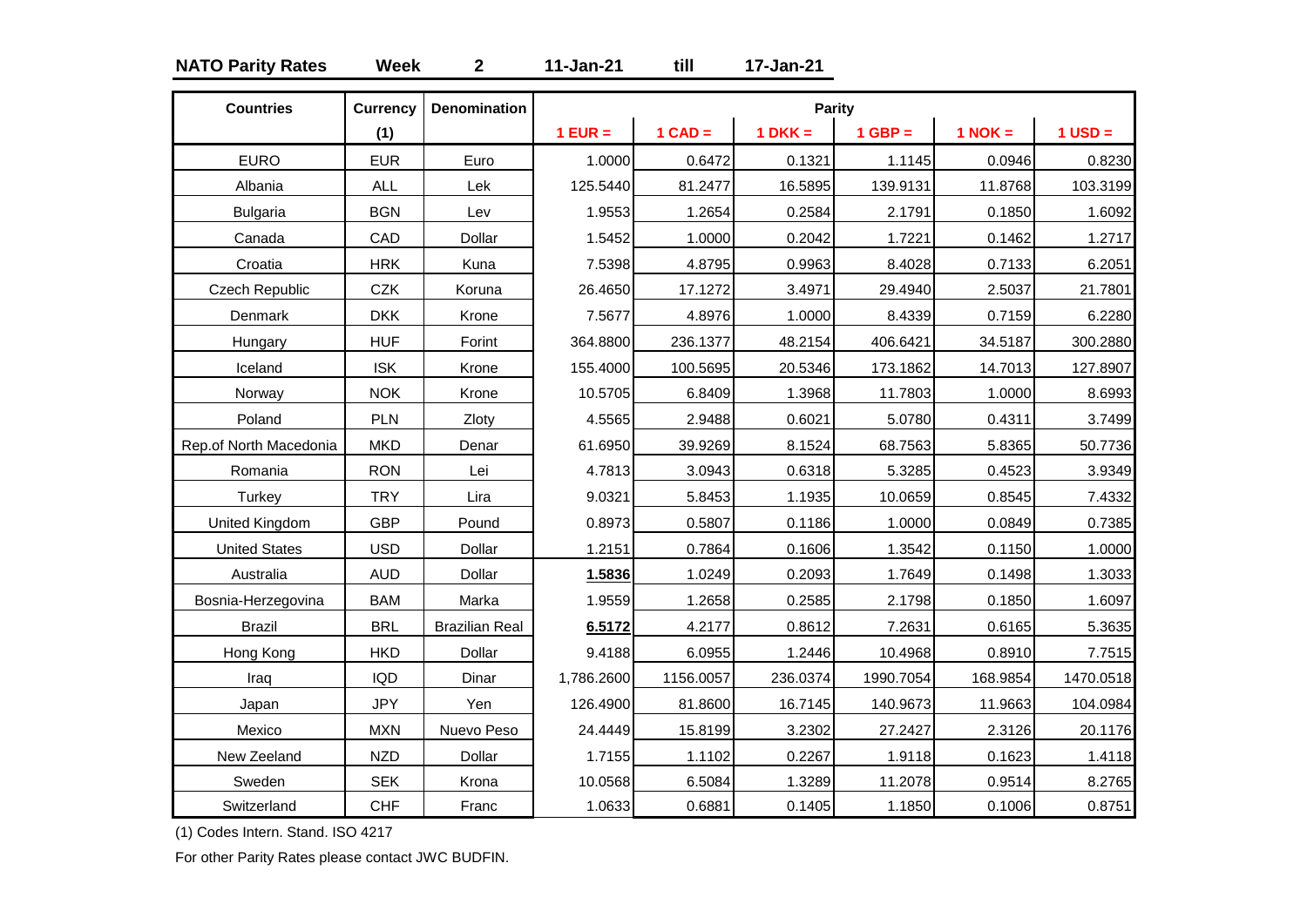### **NATO Parity Rates Week 3 18-Jan-21 till 24-Jan-21**

| <b>Countries</b>       | <b>Currency</b> | <b>Denomination</b>   |            |           | Parity    |           |           |             |
|------------------------|-----------------|-----------------------|------------|-----------|-----------|-----------|-----------|-------------|
|                        | (1)             |                       | $1$ EUR =  | $1$ CAD = | $1 DKK =$ | $1$ GBP = | $1$ NOK = | $1$ USD $=$ |
| <b>EURO</b>            | <b>EUR</b>      | Euro                  | 1.0000     | 0.6472    | 0.1321    | 1.1145    | 0.0970    | 0.8230      |
| Albania                | <b>ALL</b>      | Lek                   | 125.5440   | 81.2477   | 16.5895   | 139.9131  | 12.1760   | 103.3199    |
| <b>Bulgaria</b>        | <b>BGN</b>      | Lev                   | 1.9553     | 1.2654    | 0.2584    | 2.1791    | 0.1896    | 1.6092      |
| Canada                 | CAD             | Dollar                | 1.5452     | 1.0000    | 0.2042    | 1.7221    | 0.1499    | 1.2717      |
| Croatia                | <b>HRK</b>      | Kuna                  | 7.5398     | 4.8795    | 0.9963    | 8.4028    | 0.7313    | 6.2051      |
| Czech Republic         | <b>CZK</b>      | Koruna                | 26.4650    | 17.1272   | 3.4971    | 29.4940   | 2.5667    | 21.7801     |
| Denmark                | <b>DKK</b>      | Krone                 | 7.5677     | 4.8976    | 1.0000    | 8.4339    | 0.7340    | 6.2280      |
| Hungary                | <b>HUF</b>      | Forint                | 364.8800   | 236.1377  | 48.2154   | 406.6421  | 35.3881   | 300.2880    |
| Iceland                | <b>ISK</b>      | Krone                 | 155.4000   | 100.5695  | 20.5346   | 173.1862  | 15.0716   | 127.8907    |
| Norway                 | <b>NOK</b>      | Krone                 | 10.3108    | 6.6728    | 1.3625    | 11.4909   | 1.0000    | 8.4856      |
| Poland                 | PLN             | Zloty                 | 4.5565     | 2.9488    | 0.6021    | 5.0780    | 0.4419    | 3.7499      |
| Rep.of North Macedonia | <b>MKD</b>      | Denar                 | 61.6950    | 39.9269   | 8.1524    | 68.7563   | 5.9835    | 50.7736     |
| Romania                | <b>RON</b>      | Lei                   | 4.7813     | 3.0943    | 0.6318    | 5.3285    | 0.4637    | 3.9349      |
| Turkey                 | <b>TRY</b>      | Lira                  | 9.0321     | 5.8453    | 1.1935    | 10.0659   | 0.8760    | 7.4332      |
| <b>United Kingdom</b>  | <b>GBP</b>      | Pound                 | 0.8973     | 0.5807    | 0.1186    | 1.0000    | 0.0870    | 0.7385      |
| <b>United States</b>   | <b>USD</b>      | Dollar                | 1.2151     | 0.7864    | 0.1606    | 1.3542    | 0.1178    | 1.0000      |
| Australia              | <b>AUD</b>      | Dollar                | 1.5836     | 1.0249    | 0.2093    | 1.7649    | 0.1536    | 1.3033      |
| Bosnia-Herzegovina     | <b>BAM</b>      | Marka                 | 1.9559     | 1.2658    | 0.2585    | 2.1798    | 0.1897    | 1.6097      |
| <b>Brazil</b>          | <b>BRL</b>      | <b>Brazilian Real</b> | 6.5172     | 4.2177    | 0.8612    | 7.2631    | 0.6321    | 5.3635      |
| Hong Kong              | <b>HKD</b>      | Dollar                | 9.4188     | 6.0955    | 1.2446    | 10.4968   | 0.9135    | 7.7515      |
| Iraq                   | <b>IQD</b>      | Dinar                 | 1,786.2600 | 1156.0057 | 236.0374  | 1990.7054 | 173.2416  | 1470.0518   |
| Japan                  | <b>JPY</b>      | Yen                   | 126.4900   | 81.8600   | 16.7145   | 140.9673  | 12.2677   | 104.0984    |
| Mexico                 | <b>MXN</b>      | Nuevo Peso            | 24.4449    | 15.8199   | 3.2302    | 27.2427   | 2.3708    | 20.1176     |
| New Zeeland            | <b>NZD</b>      | Dollar                | 1.7155     | 1.1102    | 0.2267    | 1.9118    | 0.1664    | 1.4118      |
| Sweden                 | <b>SEK</b>      | Krona                 | 10.0568    | 6.5084    | 1.3289    | 11.2078   | 0.9754    | 8.2765      |
| Switzerland            | <b>CHF</b>      | Franc                 | 1.0633     | 0.6881    | 0.1405    | 1.1850    | 0.1031    | 0.8751      |

(1) Codes Intern. Stand. ISO 4217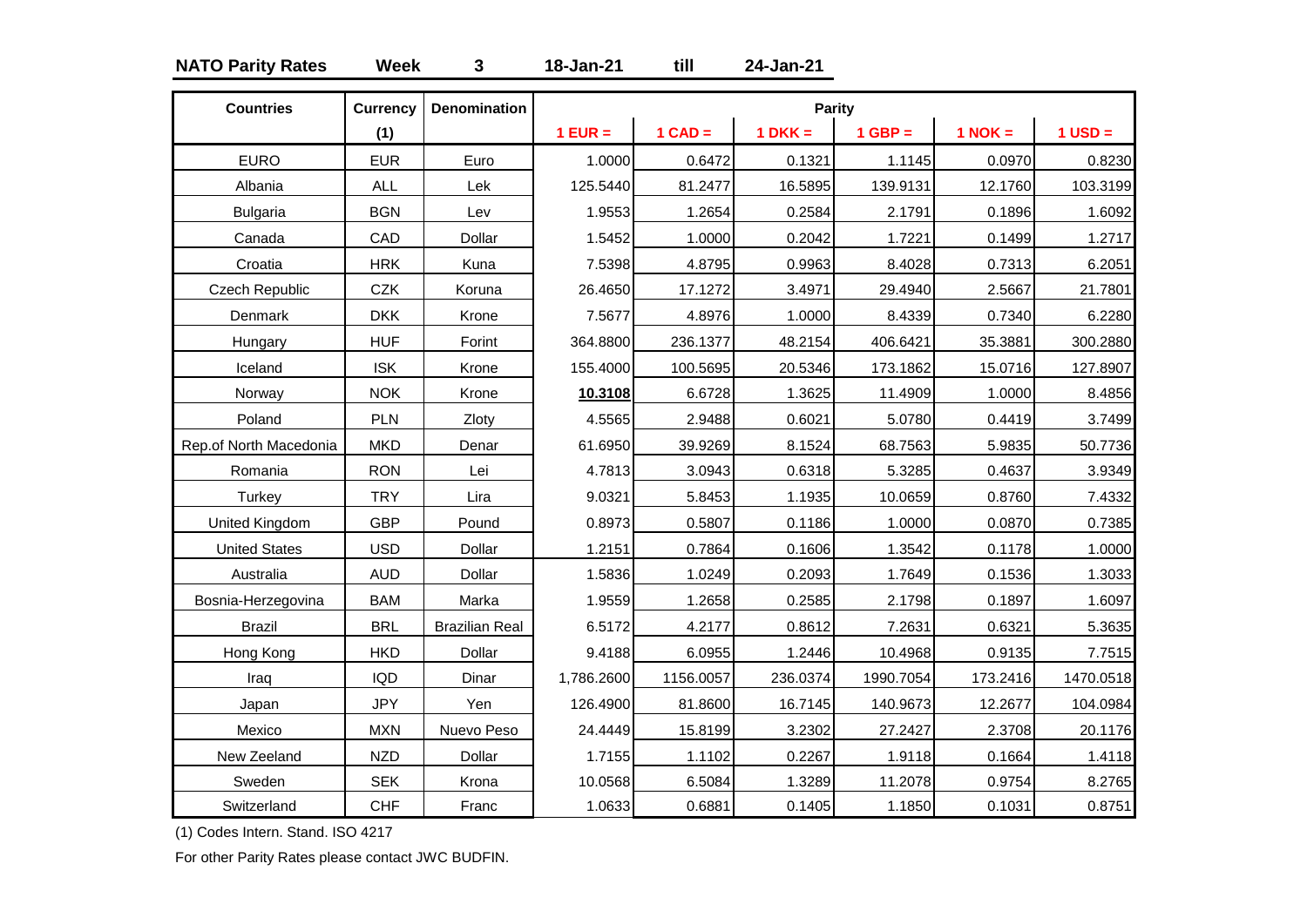### **NATO Parity Rates Week 4 25-Jan-21 till 31-Jan-21**

| <b>Countries</b>       | <b>Currency</b> | <b>Denomination</b>   |            |           | Parity    |           |           |             |
|------------------------|-----------------|-----------------------|------------|-----------|-----------|-----------|-----------|-------------|
|                        | (1)             |                       | $1$ EUR =  | $1$ CAD = | $1 DKK =$ | $1$ GBP = | $1$ NOK = | $1$ USD $=$ |
| <b>EURO</b>            | <b>EUR</b>      | Euro                  | 1.0000     | 0.6472    | 0.1321    | 1.1145    | 0.0970    | 0.8230      |
| Albania                | <b>ALL</b>      | Lek                   | 125.5440   | 81.2477   | 16.5895   | 139.9131  | 12.1760   | 103.3199    |
| <b>Bulgaria</b>        | <b>BGN</b>      | Lev                   | 1.9553     | 1.2654    | 0.2584    | 2.1791    | 0.1896    | 1.6092      |
| Canada                 | CAD             | Dollar                | 1.5452     | 1.0000    | 0.2042    | 1.7221    | 0.1499    | 1.2717      |
| Croatia                | <b>HRK</b>      | Kuna                  | 7.5398     | 4.8795    | 0.9963    | 8.4028    | 0.7313    | 6.2051      |
| <b>Czech Republic</b>  | <b>CZK</b>      | Koruna                | 26.4650    | 17.1272   | 3.4971    | 29.4940   | 2.5667    | 21.7801     |
| Denmark                | <b>DKK</b>      | Krone                 | 7.5677     | 4.8976    | 1.0000    | 8.4339    | 0.7340    | 6.2280      |
| Hungary                | <b>HUF</b>      | Forint                | 364.8800   | 236.1377  | 48.2154   | 406.6421  | 35.3881   | 300.2880    |
| Iceland                | <b>ISK</b>      | Krone                 | 155.4000   | 100.5695  | 20.5346   | 173.1862  | 15.0716   | 127.8907    |
| Norway                 | <b>NOK</b>      | Krone                 | 10.3108    | 6.6728    | 1.3625    | 11.4909   | 1.0000    | 8.4856      |
| Poland                 | PLN             | Zloty                 | 4.5565     | 2.9488    | 0.6021    | 5.0780    | 0.4419    | 3.7499      |
| Rep.of North Macedonia | <b>MKD</b>      | Denar                 | 61.6950    | 39.9269   | 8.1524    | 68.7563   | 5.9835    | 50.7736     |
| Romania                | <b>RON</b>      | Lei                   | 4.7813     | 3.0943    | 0.6318    | 5.3285    | 0.4637    | 3.9349      |
| Turkey                 | <b>TRY</b>      | Lira                  | 9.0321     | 5.8453    | 1.1935    | 10.0659   | 0.8760    | 7.4332      |
| United Kingdom         | <b>GBP</b>      | Pound                 | 0.8973     | 0.5807    | 0.1186    | 1.0000    | 0.0870    | 0.7385      |
| <b>United States</b>   | <b>USD</b>      | Dollar                | 1.2151     | 0.7864    | 0.1606    | 1.3542    | 0.1178    | 1.0000      |
| Australia              | <b>AUD</b>      | Dollar                | 1.5836     | 1.0249    | 0.2093    | 1.7649    | 0.1536    | 1.3033      |
| Bosnia-Herzegovina     | <b>BAM</b>      | Marka                 | 1.9559     | 1.2658    | 0.2585    | 2.1798    | 0.1897    | 1.6097      |
| <b>Brazil</b>          | <b>BRL</b>      | <b>Brazilian Real</b> | 6.5172     | 4.2177    | 0.8612    | 7.2631    | 0.6321    | 5.3635      |
| Hong Kong              | <b>HKD</b>      | Dollar                | 9.4188     | 6.0955    | 1.2446    | 10.4968   | 0.9135    | 7.7515      |
| Iraq                   | <b>IQD</b>      | Dinar                 | 1,786.2600 | 1156.0057 | 236.0374  | 1990.7054 | 173.2416  | 1470.0518   |
| Japan                  | <b>JPY</b>      | Yen                   | 126.4900   | 81.8600   | 16.7145   | 140.9673  | 12.2677   | 104.0984    |
| Mexico                 | <b>MXN</b>      | Nuevo Peso            | 23.8443    | 15.4312   | 3.1508    | 26.5734   | 2.3126    | 19.6233     |
| New Zeeland            | <b>NZD</b>      | Dollar                | 1.7155     | 1.1102    | 0.2267    | 1.9118    | 0.1664    | 1.4118      |
| Sweden                 | <b>SEK</b>      | Krona                 | 10.0568    | 6.5084    | 1.3289    | 11.2078   | 0.9754    | 8.2765      |
| Switzerland            | <b>CHF</b>      | Franc                 | 1.0633     | 0.6881    | 0.1405    | 1.1850    | 0.1031    | 0.8751      |

(1) Codes Intern. Stand. ISO 4217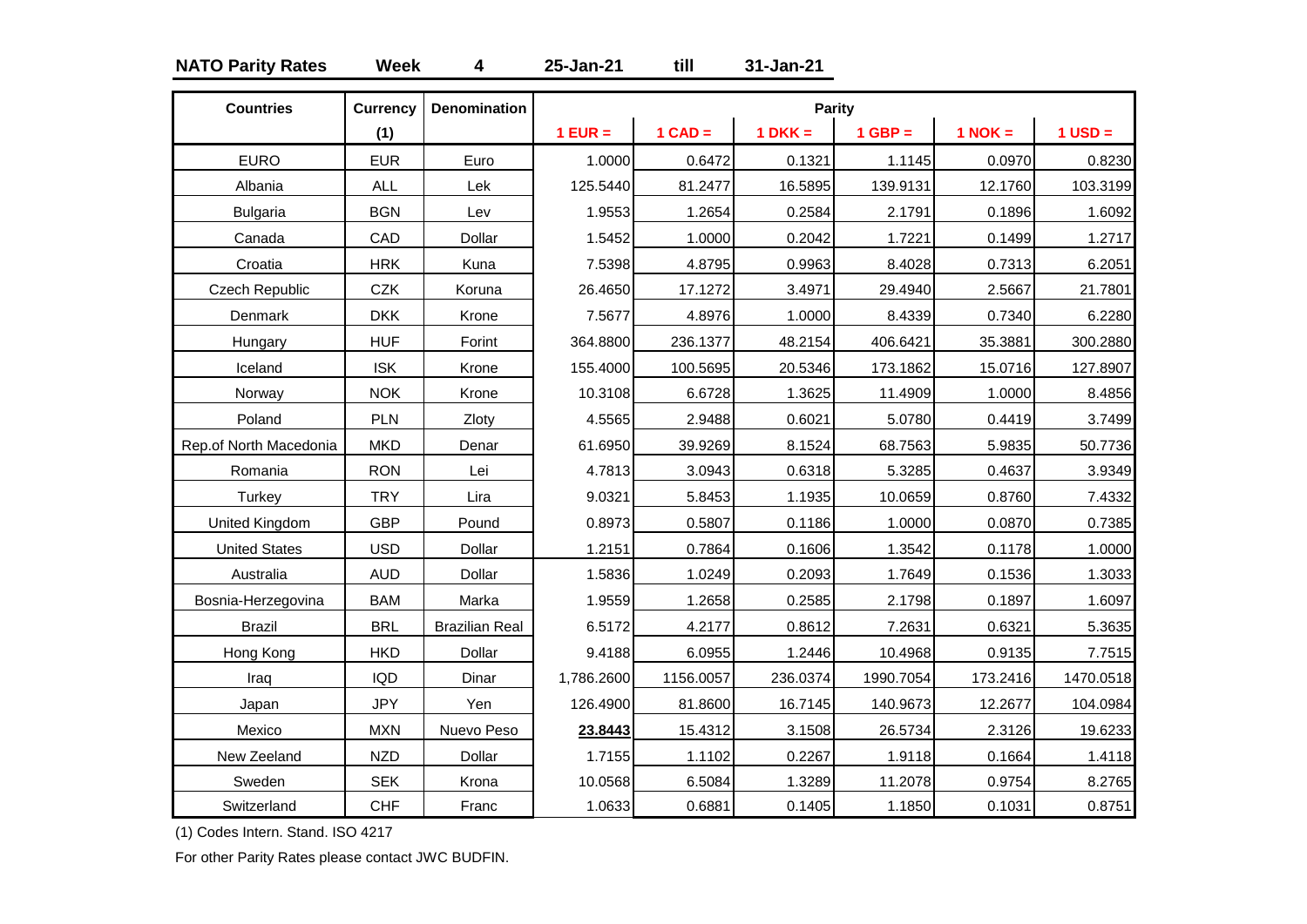### **NATO Parity Rates Week 5 01-Feb-21 till 07-Feb-21**

| <b>Countries</b>       | <b>Currency</b> | <b>Denomination</b>   |            |           | Parity    |           |             |             |
|------------------------|-----------------|-----------------------|------------|-----------|-----------|-----------|-------------|-------------|
|                        | (1)             |                       | $1$ EUR =  | $1$ CAD = | $1 DKK =$ | $1$ GBP = | $1$ NOK $=$ | $1$ USD $=$ |
| <b>EURO</b>            | <b>EUR</b>      | Euro                  | 1.0000     | 0.6472    | 0.1321    | 1.1145    | 0.0970      | 0.8230      |
| Albania                | <b>ALL</b>      | Lek                   | 125.5440   | 81.2477   | 16.5895   | 139.9131  | 12.1760     | 103.3199    |
| <b>Bulgaria</b>        | <b>BGN</b>      | Lev                   | 1.9553     | 1.2654    | 0.2584    | 2.1791    | 0.1896      | 1.6092      |
| Canada                 | CAD             | Dollar                | 1.5452     | 1.0000    | 0.2042    | 1.7221    | 0.1499      | 1.2717      |
| Croatia                | <b>HRK</b>      | Kuna                  | 7.5398     | 4.8795    | 0.9963    | 8.4028    | 0.7313      | 6.2051      |
| Czech Republic         | <b>CZK</b>      | Koruna                | 26.4650    | 17.1272   | 3.4971    | 29.4940   | 2.5667      | 21.7801     |
| Denmark                | <b>DKK</b>      | Krone                 | 7.5677     | 4.8976    | 1.0000    | 8.4339    | 0.7340      | 6.2280      |
| Hungary                | <b>HUF</b>      | Forint                | 364.8800   | 236.1377  | 48.2154   | 406.6421  | 35.3881     | 300.2880    |
| Iceland                | <b>ISK</b>      | Krone                 | 155.4000   | 100.5695  | 20.5346   | 173.1862  | 15.0716     | 127.8907    |
| Norway                 | <b>NOK</b>      | Krone                 | 10.3108    | 6.6728    | 1.3625    | 11.4909   | 1.0000      | 8.4856      |
| Poland                 | PLN             | Zloty                 | 4.5565     | 2.9488    | 0.6021    | 5.0780    | 0.4419      | 3.7499      |
| Rep.of North Macedonia | <b>MKD</b>      | Denar                 | 61.6950    | 39.9269   | 8.1524    | 68.7563   | 5.9835      | 50.7736     |
| Romania                | <b>RON</b>      | Lei                   | 4.7813     | 3.0943    | 0.6318    | 5.3285    | 0.4637      | 3.9349      |
| Turkey                 | <b>TRY</b>      | Lira                  | 9.0321     | 5.8453    | 1.1935    | 10.0659   | 0.8760      | 7.4332      |
| United Kingdom         | <b>GBP</b>      | Pound                 | 0.8973     | 0.5807    | 0.1186    | 1.0000    | 0.0870      | 0.7385      |
| <b>United States</b>   | <b>USD</b>      | Dollar                | 1.2151     | 0.7864    | 0.1606    | 1.3542    | 0.1178      | 1.0000      |
| Australia              | <b>AUD</b>      | Dollar                | 1.5836     | 1.0249    | 0.2093    | 1.7649    | 0.1536      | 1.3033      |
| Bosnia-Herzegovina     | <b>BAM</b>      | Marka                 | 1.9559     | 1.2658    | 0.2585    | 2.1798    | 0.1897      | 1.6097      |
| <b>Brazil</b>          | <b>BRL</b>      | <b>Brazilian Real</b> | 6.5172     | 4.2177    | 0.8612    | 7.2631    | 0.6321      | 5.3635      |
| Hong Kong              | <b>HKD</b>      | Dollar                | 9.4188     | 6.0955    | 1.2446    | 10.4968   | 0.9135      | 7.7515      |
| Iraq                   | <b>IQD</b>      | Dinar                 | 1,786.2600 | 1156.0057 | 236.0374  | 1990.7054 | 173.2416    | 1470.0518   |
| Japan                  | <b>JPY</b>      | Yen                   | 126.4900   | 81.8600   | 16.7145   | 140.9673  | 12.2677     | 104.0984    |
| Mexico                 | <b>MXN</b>      | Nuevo Peso            | 24.7187    | 15.9971   | 3.2663    | 27.5479   | 2.3974      | 20.3429     |
| New Zeeland            | <b>NZD</b>      | Dollar                | 1.7155     | 1.1102    | 0.2267    | 1.9118    | 0.1664      | 1.4118      |
| Sweden                 | <b>SEK</b>      | Krona                 | 10.0568    | 6.5084    | 1.3289    | 11.2078   | 0.9754      | 8.2765      |
| Switzerland            | <b>CHF</b>      | Franc                 | 1.0633     | 0.6881    | 0.1405    | 1.1850    | 0.1031      | 0.8751      |

(1) Codes Intern. Stand. ISO 4217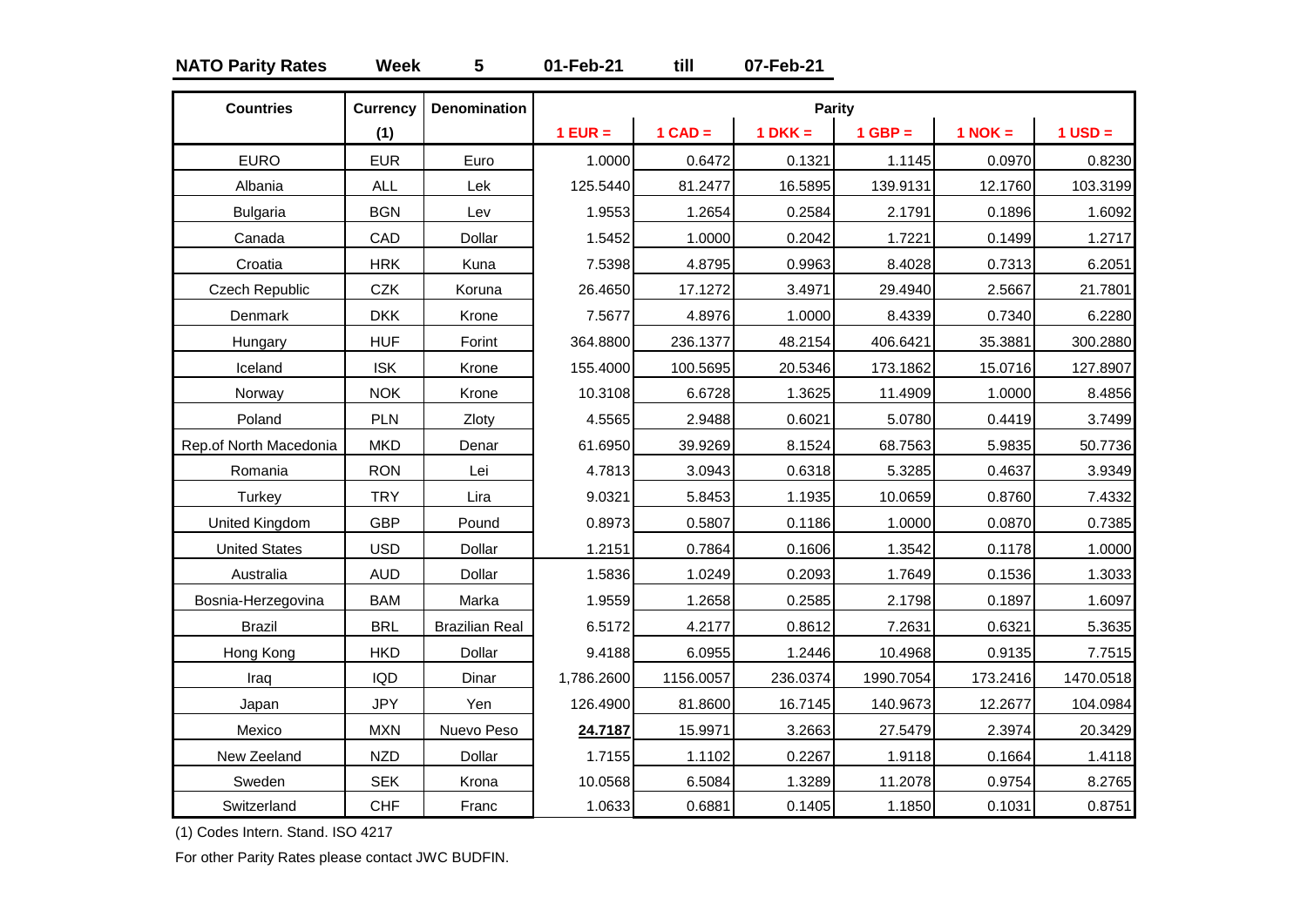### **NATO Parity Rates Week 6 08-Feb-21 till 14-Feb-21**

| <b>Countries</b>       | <b>Currency</b> | <b>Denomination</b>   |            |           | Parity    |           |             |             |
|------------------------|-----------------|-----------------------|------------|-----------|-----------|-----------|-------------|-------------|
|                        | (1)             |                       | $1$ EUR =  | $1$ CAD = | $1 DKK =$ | $1$ GBP = | $1$ NOK $=$ | $1$ USD $=$ |
| <b>EURO</b>            | <b>EUR</b>      | Euro                  | 1.0000     | 0.6472    | 0.1321    | 1.1403    | 0.0970      | 0.8230      |
| Albania                | <b>ALL</b>      | Lek                   | 125.5440   | 81.2477   | 16.5895   | 143.1631  | 12.1760     | 103.3199    |
| <b>Bulgaria</b>        | <b>BGN</b>      | Lev                   | 1.9553     | 1.2654    | 0.2584    | 2.2297    | 0.1896      | 1.6092      |
| Canada                 | CAD             | Dollar                | 1.5452     | 1.0000    | 0.2042    | 1.7621    | 0.1499      | 1.2717      |
| Croatia                | <b>HRK</b>      | Kuna                  | 7.5398     | 4.8795    | 0.9963    | 8.5979    | 0.7313      | 6.2051      |
| Czech Republic         | <b>CZK</b>      | Koruna                | 26.4650    | 17.1272   | 3.4971    | 30.1791   | 2.5667      | 21.7801     |
| Denmark                | <b>DKK</b>      | Krone                 | 7.5677     | 4.8976    | 1.0000    | 8.6298    | 0.7340      | 6.2280      |
| Hungary                | <b>HUF</b>      | Forint                | 355.5900   | 230.1256  | 46.9879   | 405.4942  | 34.4871     | 292.6426    |
| Iceland                | <b>ISK</b>      | Krone                 | 155.4000   | 100.5695  | 20.5346   | 177.2091  | 15.0716     | 127.8907    |
| Norway                 | <b>NOK</b>      | Krone                 | 10.3108    | 6.6728    | 1.3625    | 11.7578   | 1.0000      | 8.4856      |
| Poland                 | PLN             | Zloty                 | 4.5565     | 2.9488    | 0.6021    | 5.1960    | 0.4419      | 3.7499      |
| Rep.of North Macedonia | <b>MKD</b>      | Denar                 | 61.6950    | 39.9269   | 8.1524    | 70.3534   | 5.9835      | 50.7736     |
| Romania                | <b>RON</b>      | Lei                   | 4.7813     | 3.0943    | 0.6318    | 5.4523    | 0.4637      | 3.9349      |
| Turkey                 | <b>TRY</b>      | Lira                  | 8.5490     | 5.5326    | 1.1297    | 9.7488    | 0.8291      | 7.0356      |
| United Kingdom         | <b>GBP</b>      | Pound                 | 0.8769     | 0.5675    | 0.1159    | 1.0000    | 0.0850      | 0.7217      |
| <b>United States</b>   | <b>USD</b>      | Dollar                | 1.2151     | 0.7864    | 0.1606    | 1.3856    | 0.1178      | 1.0000      |
| Australia              | <b>AUD</b>      | Dollar                | 1.5836     | 1.0249    | 0.2093    | 1.8058    | 0.1536      | 1.3033      |
| Bosnia-Herzegovina     | <b>BAM</b>      | Marka                 | 1.9559     | 1.2658    | 0.2585    | 2.2304    | 0.1897      | 1.6097      |
| <b>Brazil</b>          | <b>BRL</b>      | <b>Brazilian Real</b> | 6.5172     | 4.2177    | 0.8612    | 7.4318    | 0.6321      | 5.3635      |
| Hong Kong              | <b>HKD</b>      | Dollar                | 9.4188     | 6.0955    | 1.2446    | 10.7407   | 0.9135      | 7.7515      |
| Iraq                   | <b>IQD</b>      | Dinar                 | 1,786.2600 | 1156.0057 | 236.0374  | 2036.9471 | 173.2416    | 1470.0518   |
| Japan                  | <b>JPY</b>      | Yen                   | 126.4900   | 81.8600   | 16.7145   | 144.2418  | 12.2677     | 104.0984    |
| Mexico                 | <b>MXN</b>      | Nuevo Peso            | 24.7187    | 15.9971   | 3.2663    | 28.1878   | 2.3974      | 20.3429     |
| New Zeeland            | <b>NZD</b>      | Dollar                | 1.6666     | 1.0786    | 0.2202    | 1.9005    | 0.1616      | 1.3716      |
| Sweden                 | <b>SEK</b>      | Krona                 | 10.0568    | 6.5084    | 1.3289    | 11.4682   | 0.9754      | 8.2765      |
| Switzerland            | <b>CHF</b>      | Franc                 | 1.0633     | 0.6881    | 0.1405    | 1.2125    | 0.1031      | 0.8751      |

(1) Codes Intern. Stand. ISO 4217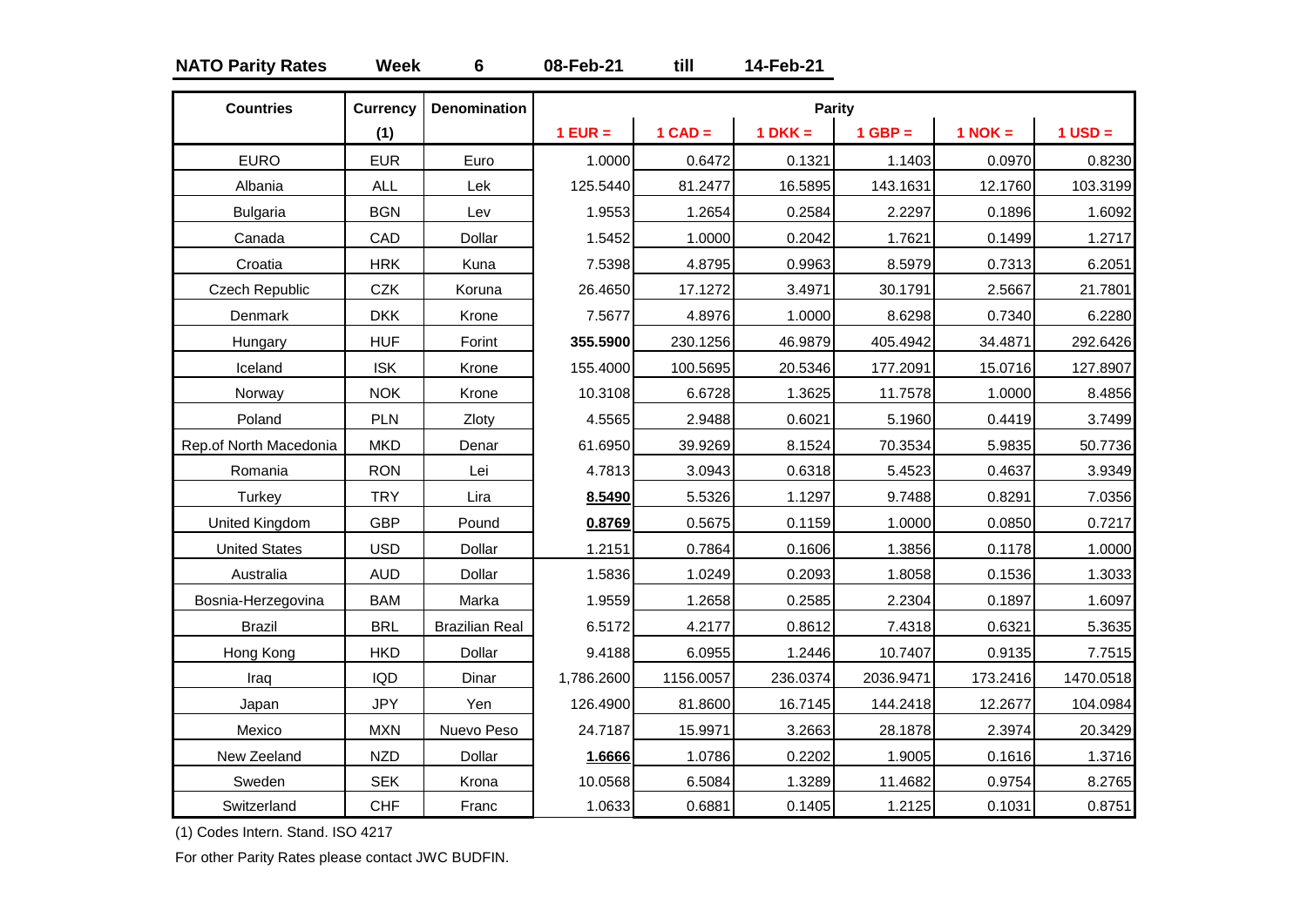### **NATO Parity Rates Week 7 15-Feb-21 till 21-Feb-21**

| <b>Countries</b>       | <b>Currency</b> | <b>Denomination</b>   |            |           | Parity    |           |             |             |
|------------------------|-----------------|-----------------------|------------|-----------|-----------|-----------|-------------|-------------|
|                        | (1)             |                       | $1$ EUR =  | $1$ CAD = | $1 DKK =$ | $1$ GBP = | $1$ NOK $=$ | $1$ USD $=$ |
| <b>EURO</b>            | <b>EUR</b>      | Euro                  | 1.0000     | 0.6472    | 0.1321    | 1.1403    | 0.0970      | 0.8230      |
| Albania                | <b>ALL</b>      | Lek                   | 125.5440   | 81.2477   | 16.5895   | 143.1631  | 12.1760     | 103.3199    |
| <b>Bulgaria</b>        | <b>BGN</b>      | Lev                   | 1.9553     | 1.2654    | 0.2584    | 2.2297    | 0.1896      | 1.6092      |
| Canada                 | CAD             | Dollar                | 1.5452     | 1.0000    | 0.2042    | 1.7621    | 0.1499      | 1.2717      |
| Croatia                | <b>HRK</b>      | Kuna                  | 7.5398     | 4.8795    | 0.9963    | 8.5979    | 0.7313      | 6.2051      |
| Czech Republic         | <b>CZK</b>      | Koruna                | 25.7720    | 16.6787   | 3.4055    | 29.3889   | 2.4995      | 21.2098     |
| Denmark                | <b>DKK</b>      | Krone                 | 7.5677     | 4.8976    | 1.0000    | 8.6298    | 0.7340      | 6.2280      |
| Hungary                | <b>HUF</b>      | Forint                | 355.5900   | 230.1256  | 46.9879   | 405.4942  | 34.4871     | 292.6426    |
| Iceland                | <b>ISK</b>      | Krone                 | 155.4000   | 100.5695  | 20.5346   | 177.2091  | 15.0716     | 127.8907    |
| Norway                 | <b>NOK</b>      | Krone                 | 10.3108    | 6.6728    | 1.3625    | 11.7578   | 1.0000      | 8.4856      |
| Poland                 | PLN             | Zloty                 | 4.5565     | 2.9488    | 0.6021    | 5.1960    | 0.4419      | 3.7499      |
| Rep.of North Macedonia | <b>MKD</b>      | Denar                 | 61.6950    | 39.9269   | 8.1524    | 70.3534   | 5.9835      | 50.7736     |
| Romania                | <b>RON</b>      | Lei                   | 4.7813     | 3.0943    | 0.6318    | 5.4523    | 0.4637      | 3.9349      |
| Turkey                 | <b>TRY</b>      | Lira                  | 8.5490     | 5.5326    | 1.1297    | 9.7488    | 0.8291      | 7.0356      |
| United Kingdom         | <b>GBP</b>      | Pound                 | 0.8769     | 0.5675    | 0.1159    | 1.0000    | 0.0850      | 0.7217      |
| <b>United States</b>   | <b>USD</b>      | Dollar                | 1.2151     | 0.7864    | 0.1606    | 1.3856    | 0.1178      | 1.0000      |
| Australia              | <b>AUD</b>      | Dollar                | 1.5836     | 1.0249    | 0.2093    | 1.8058    | 0.1536      | 1.3033      |
| Bosnia-Herzegovina     | <b>BAM</b>      | Marka                 | 1.9559     | 1.2658    | 0.2585    | 2.2304    | 0.1897      | 1.6097      |
| <b>Brazil</b>          | <b>BRL</b>      | <b>Brazilian Real</b> | 6.5172     | 4.2177    | 0.8612    | 7.4318    | 0.6321      | 5.3635      |
| Hong Kong              | <b>HKD</b>      | Dollar                | 9.4188     | 6.0955    | 1.2446    | 10.7407   | 0.9135      | 7.7515      |
| Iraq                   | <b>IQD</b>      | Dinar                 | 1,786.2600 | 1156.0057 | 236.0374  | 2036.9471 | 173.2416    | 1470.0518   |
| Japan                  | <b>JPY</b>      | Yen                   | 126.4900   | 81.8600   | 16.7145   | 144.2418  | 12.2677     | 104.0984    |
| Mexico                 | <b>MXN</b>      | Nuevo Peso            | 24.7187    | 15.9971   | 3.2663    | 28.1878   | 2.3974      | 20.3429     |
| New Zeeland            | <b>NZD</b>      | Dollar                | 1.6666     | 1.0786    | 0.2202    | 1.9005    | 0.1616      | 1.3716      |
| Sweden                 | <b>SEK</b>      | Krona                 | 10.0568    | 6.5084    | 1.3289    | 11.4682   | 0.9754      | 8.2765      |
| Switzerland            | <b>CHF</b>      | Franc                 | 1.0633     | 0.6881    | 0.1405    | 1.2125    | 0.1031      | 0.8751      |

(1) Codes Intern. Stand. ISO 4217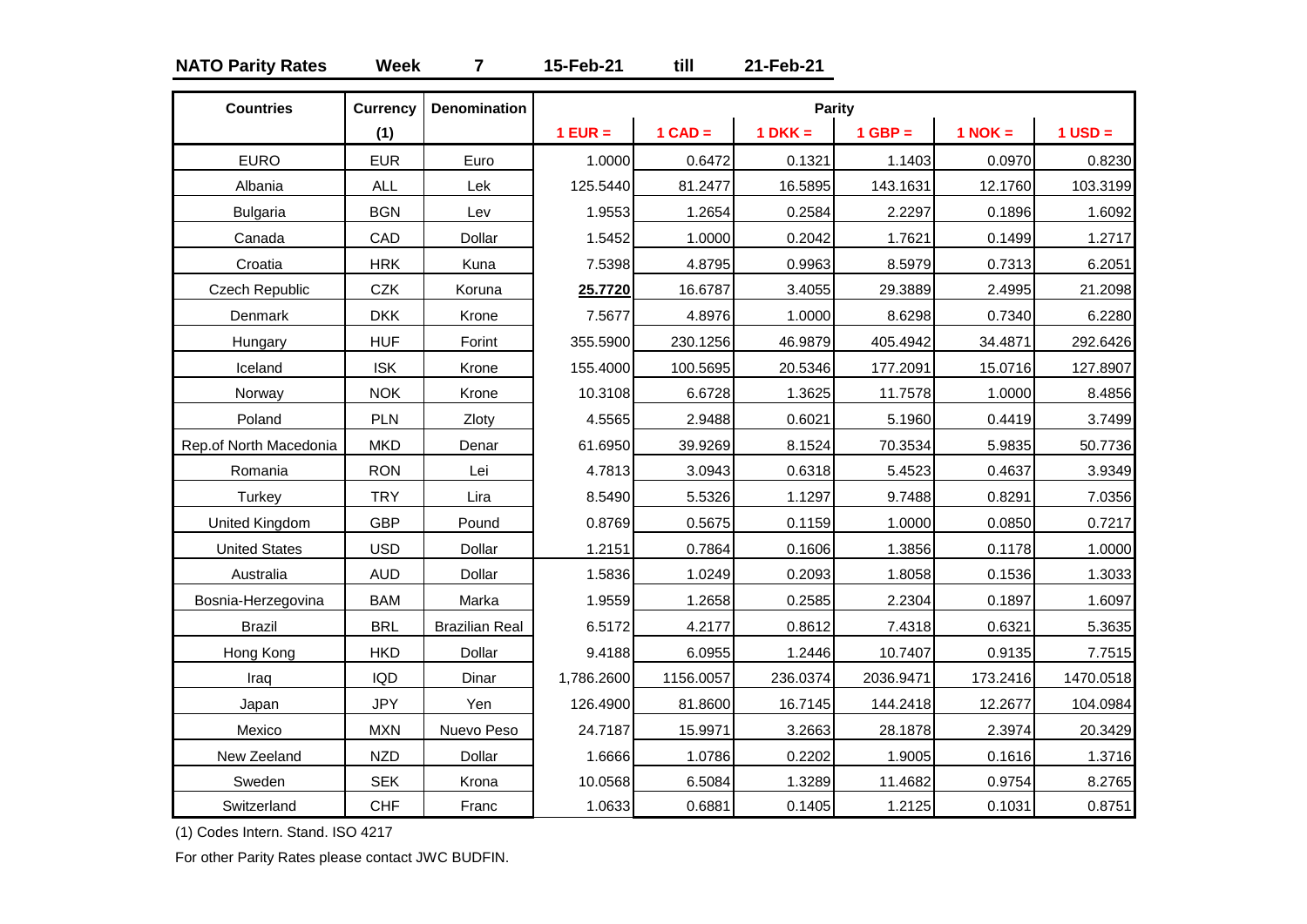### **NATO Parity Rates Week 8 22-Feb-21 till 28-Feb-21**

| <b>Countries</b>       | <b>Currency</b> | <b>Denomination</b>   |            |           | <b>Parity</b> |           |             |             |
|------------------------|-----------------|-----------------------|------------|-----------|---------------|-----------|-------------|-------------|
|                        | (1)             |                       | $1$ EUR =  | $1$ CAD = | $1 DKK =$     | $1$ GBP = | $1$ NOK $=$ | $1$ USD $=$ |
| <b>EURO</b>            | <b>EUR</b>      | Euro                  | 1.0000     | 0.6472    | 0.1321        | 1.1403    | 0.0970      | 0.8230      |
| Albania                | <b>ALL</b>      | Lek                   | 125.5440   | 81.2477   | 16.5895       | 143.1631  | 12.1760     | 103.3199    |
| <b>Bulgaria</b>        | <b>BGN</b>      | Lev                   | 1.9553     | 1.2654    | 0.2584        | 2.2297    | 0.1896      | 1.6092      |
| Canada                 | CAD             | Dollar                | 1.5452     | 1.0000    | 0.2042        | 1.7621    | 0.1499      | 1.2717      |
| Croatia                | <b>HRK</b>      | Kuna                  | 7.5398     | 4.8795    | 0.9963        | 8.5979    | 0.7313      | 6.2051      |
| <b>Czech Republic</b>  | <b>CZK</b>      | Koruna                | 25.7720    | 16.6787   | 3.4055        | 29.3889   | 2.4995      | 21.2098     |
| Denmark                | <b>DKK</b>      | Krone                 | 7.5677     | 4.8976    | 1.0000        | 8.6298    | 0.7340      | 6.2280      |
| Hungary                | <b>HUF</b>      | Forint                | 355.5900   | 230.1256  | 46.9879       | 405.4942  | 34.4871     | 292.6426    |
| Iceland                | <b>ISK</b>      | Krone                 | 155.4000   | 100.5695  | 20.5346       | 177.2091  | 15.0716     | 127.8907    |
| Norway                 | <b>NOK</b>      | Krone                 | 10.3108    | 6.6728    | 1.3625        | 11.7578   | 1.0000      | 8.4856      |
| Poland                 | PLN             | Zloty                 | 4.5565     | 2.9488    | 0.6021        | 5.1960    | 0.4419      | 3.7499      |
| Rep.of North Macedonia | <b>MKD</b>      | Denar                 | 61.6950    | 39.9269   | 8.1524        | 70.3534   | 5.9835      | 50.7736     |
| Romania                | <b>RON</b>      | Lei                   | 4.7813     | 3.0943    | 0.6318        | 5.4523    | 0.4637      | 3.9349      |
| Turkey                 | <b>TRY</b>      | Lira                  | 8.5490     | 5.5326    | 1.1297        | 9.7488    | 0.8291      | 7.0356      |
| United Kingdom         | <b>GBP</b>      | Pound                 | 0.8769     | 0.5675    | 0.1159        | 1.0000    | 0.0850      | 0.7217      |
| <b>United States</b>   | <b>USD</b>      | Dollar                | 1.2151     | 0.7864    | 0.1606        | 1.3856    | 0.1178      | 1.0000      |
| Australia              | <b>AUD</b>      | Dollar                | 1.5836     | 1.0249    | 0.2093        | 1.8058    | 0.1536      | 1.3033      |
| Bosnia-Herzegovina     | <b>BAM</b>      | Marka                 | 1.9559     | 1.2658    | 0.2585        | 2.2304    | 0.1897      | 1.6097      |
| <b>Brazil</b>          | <b>BRL</b>      | <b>Brazilian Real</b> | 6.5172     | 4.2177    | 0.8612        | 7.4318    | 0.6321      | 5.3635      |
| Hong Kong              | <b>HKD</b>      | Dollar                | 9.4188     | 6.0955    | 1.2446        | 10.7407   | 0.9135      | 7.7515      |
| Iraq                   | <b>IQD</b>      | Dinar                 | 1,786.2600 | 1156.0057 | 236.0374      | 2036.9471 | 173.2416    | 1470.0518   |
| Japan                  | <b>JPY</b>      | Yen                   | 126.4900   | 81.8600   | 16.7145       | 144.2418  | 12.2677     | 104.0984    |
| Mexico                 | <b>MXN</b>      | Nuevo Peso            | 24.7187    | 15.9971   | 3.2663        | 28.1878   | 2.3974      | 20.3429     |
| New Zeeland            | <b>NZD</b>      | Dollar                | 1.6666     | 1.0786    | 0.2202        | 1.9005    | 0.1616      | 1.3716      |
| Sweden                 | <b>SEK</b>      | Krona                 | 10.0568    | 6.5084    | 1.3289        | 11.4682   | 0.9754      | 8.2765      |
| Switzerland            | <b>CHF</b>      | Franc                 | 1.0633     | 0.6881    | 0.1405        | 1.2125    | 0.1031      | 0.8751      |

(1) Codes Intern. Stand. ISO 4217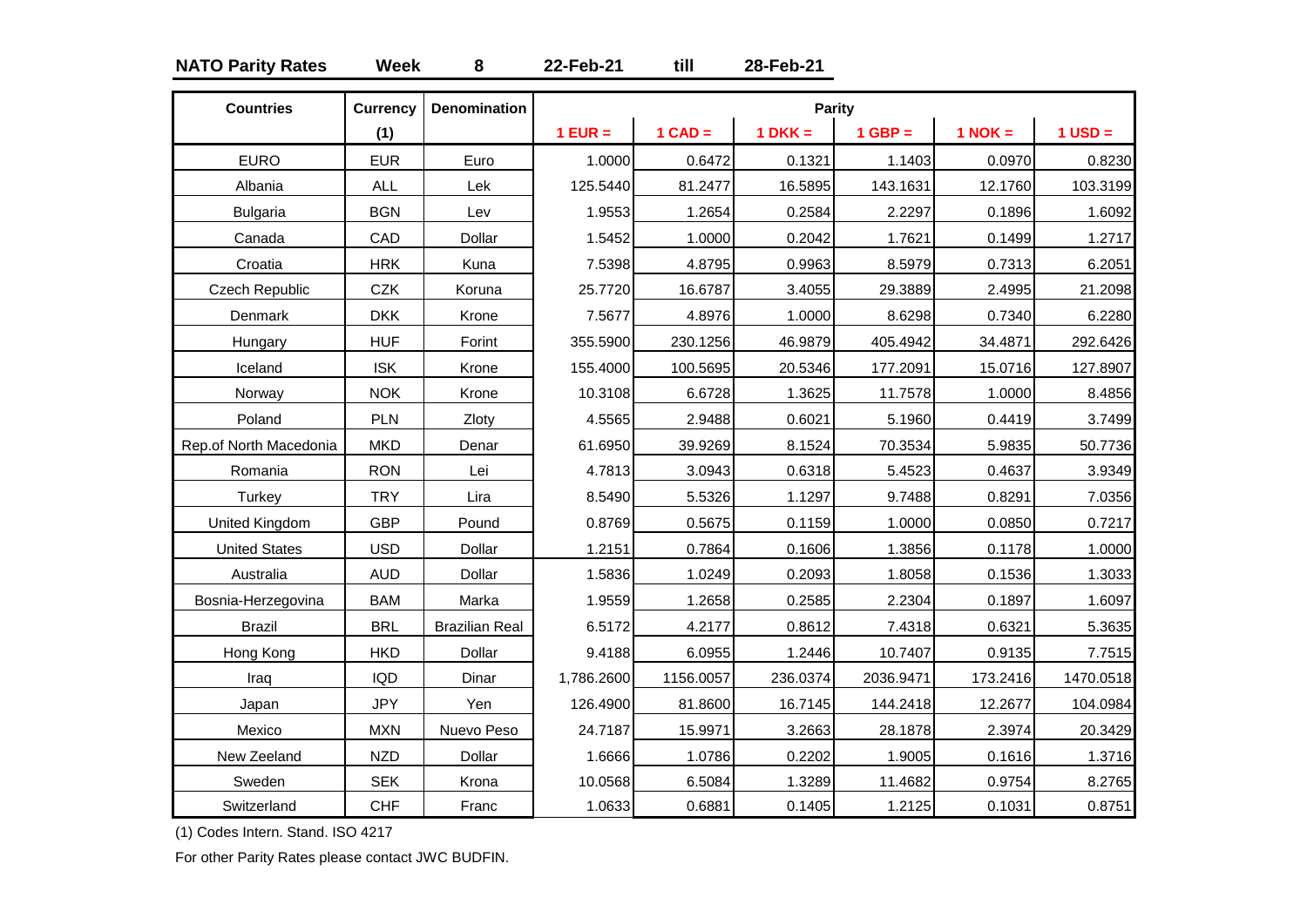### **NATO Parity Rates Week 9 01-Mar-21 till 07-Mar-21**

| <b>Countries</b>       | <b>Currency</b> | <b>Denomination</b>   |            |           | <b>Parity</b> |           |           |             |
|------------------------|-----------------|-----------------------|------------|-----------|---------------|-----------|-----------|-------------|
|                        | (1)             |                       | $1$ EUR =  | $1$ CAD = | $1$ DKK =     | $1$ GBP = | $1$ NOK = | $1$ USD $=$ |
| <b>EURO</b>            | <b>EUR</b>      | Euro                  | 1.0000     | 0.6472    | 0.1321        | 1.1403    | 0.0970    | 0.8230      |
| Albania                | <b>ALL</b>      | Lek                   | 125.5440   | 81.2477   | 16.5895       | 143.1631  | 12.1760   | 103.3199    |
| <b>Bulgaria</b>        | <b>BGN</b>      | Lev                   | 1.9553     | 1.2654    | 0.2584        | 2.2297    | 0.1896    | 1.6092      |
| Canada                 | CAD             | Dollar                | 1.5452     | 1.0000    | 0.2042        | 1.7621    | 0.1499    | 1.2717      |
| Croatia                | <b>HRK</b>      | Kuna                  | 7.5398     | 4.8795    | 0.9963        | 8.5979    | 0.7313    | 6.2051      |
| Czech Republic         | CZK             | Koruna                | 25.7720    | 16.6787   | 3.4055        | 29.3889   | 2.4995    | 21.2098     |
| Denmark                | <b>DKK</b>      | Krone                 | 7.5677     | 4.8976    | 1.0000        | 8.6298    | 0.7340    | 6.2280      |
| Hungary                | <b>HUF</b>      | Forint                | 355.5900   | 230.1256  | 46.9879       | 405.4942  | 34.4871   | 292.6426    |
| Iceland                | <b>ISK</b>      | Krone                 | 155.4000   | 100.5695  | 20.5346       | 177.2091  | 15.0716   | 127.8907    |
| Norway                 | <b>NOK</b>      | Krone                 | 10.3108    | 6.6728    | 1.3625        | 11.7578   | 1.0000    | 8.4856      |
| Poland                 | PLN             | Zloty                 | 4.5565     | 2.9488    | 0.6021        | 5.1960    | 0.4419    | 3.7499      |
| Rep.of North Macedonia | <b>MKD</b>      | Denar                 | 61.6950    | 39.9269   | 8.1524        | 70.3534   | 5.9835    | 50.7736     |
| Romania                | <b>RON</b>      | Lei                   | 4.7813     | 3.0943    | 0.6318        | 5.4523    | 0.4637    | 3.9349      |
| Turkey                 | <b>TRY</b>      | Lira                  | 8.8344     | 5.7173    | 1.1674        | 10.0742   | 0.8568    | 7.2705      |
| United Kingdom         | <b>GBP</b>      | Pound                 | 0.8769     | 0.5675    | 0.1159        | 1.0000    | 0.0850    | 0.7217      |
| <b>United States</b>   | <b>USD</b>      | Dollar                | 1.2151     | 0.7864    | 0.1606        | 1.3856    | 0.1178    | 1.0000      |
| Australia              | <b>AUD</b>      | Dollar                | 1.5317     | 0.9913    | 0.2024        | 1.7467    | 0.1486    | 1.2606      |
| Bosnia-Herzegovina     | <b>BAM</b>      | Marka                 | 1.9559     | 1.2658    | 0.2585        | 2.2304    | 0.1897    | 1.6097      |
| <b>Brazil</b>          | <b>BRL</b>      | <b>Brazilian Real</b> | 6.6663     | 4.3142    | 0.8809        | 7.6019    | 0.6465    | 5.4862      |
| Hong Kong              | <b>HKD</b>      | Dollar                | 9.4188     | 6.0955    | 1.2446        | 10.7407   | 0.9135    | 7.7515      |
| Iraq                   | <b>IQD</b>      | Dinar                 | 1,786.2600 | 1156.0057 | 236.0374      | 2036.9471 | 173.2416  | 1470.0518   |
| Japan                  | <b>JPY</b>      | Yen                   | 129.7300   | 83.9568   | 17.1426       | 147.9366  | 12.5820   | 106.7649    |
| Mexico                 | <b>MXN</b>      | Nuevo Peso            | 25.3424    | 16.4007   | 3.3488        | 28.8990   | 2.4579    | 20.8562     |
| New Zeeland            | <b>NZD</b>      | Dollar                | 1.6666     | 1.0786    | 0.2202        | 1.9005    | 0.1616    | 1.3716      |
| Sweden                 | <b>SEK</b>      | Krona                 | 10.0568    | 6.5084    | 1.3289        | 11.4682   | 0.9754    | 8.2765      |
| Switzerland            | <b>CHF</b>      | Franc                 | 1.1076     | 0.7168    | 0.1464        | 1.2630    | 0.1074    | 0.9115      |

(1) Codes Intern. Stand. ISO 4217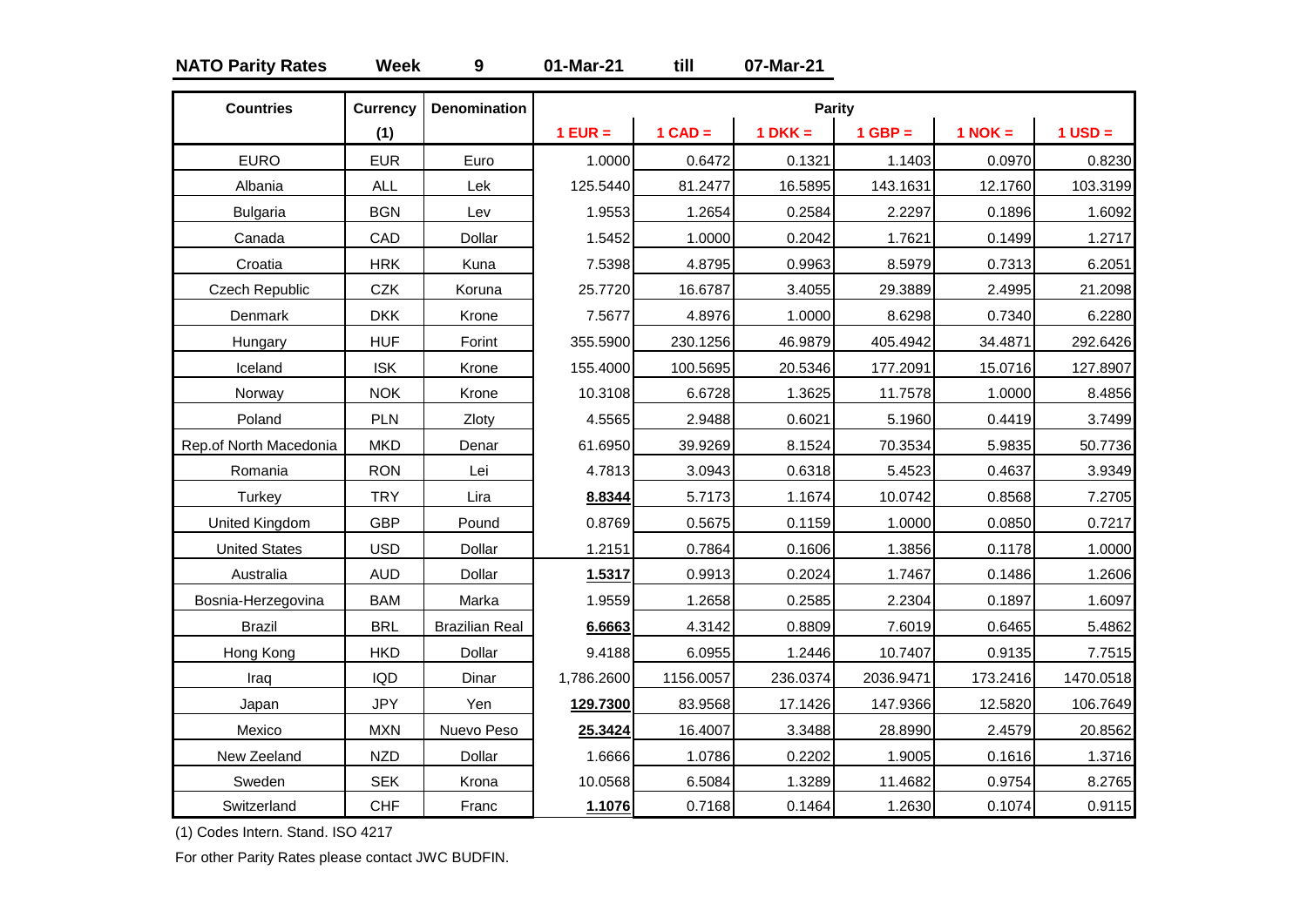### **NATO Parity Rates Week 10 08-Mar-21 till 14-Mar-21**

| <b>Countries</b>       | <b>Currency</b> | <b>Denomination</b>   |            |           | Parity    |           |             |             |
|------------------------|-----------------|-----------------------|------------|-----------|-----------|-----------|-------------|-------------|
|                        | (1)             |                       | $1$ EUR =  | $1$ CAD = | $1$ DKK = | $1$ GBP = | $1$ NOK $=$ | $1$ USD $=$ |
| <b>EURO</b>            | <b>EUR</b>      | Euro                  | 1.0000     | 0.6472    | 0.1321    | 1.1403    | 0.0970      | 0.8230      |
| Albania                | <b>ALL</b>      | Lek                   | 125.5440   | 81.2477   | 16.5895   | 143.1631  | 12.1760     | 103.3199    |
| <b>Bulgaria</b>        | <b>BGN</b>      | Lev                   | 1.9553     | 1.2654    | 0.2584    | 2.2297    | 0.1896      | 1.6092      |
| Canada                 | CAD             | Dollar                | 1.5452     | 1.0000    | 0.2042    | 1.7621    | 0.1499      | 1.2717      |
| Croatia                | <b>HRK</b>      | Kuna                  | 7.5398     | 4.8795    | 0.9963    | 8.5979    | 0.7313      | 6.2051      |
| <b>Czech Republic</b>  | <b>CZK</b>      | Koruna                | 25.7720    | 16.6787   | 3.4055    | 29.3889   | 2.4995      | 21.2098     |
| Denmark                | <b>DKK</b>      | Krone                 | 7.5677     | 4.8976    | 1.0000    | 8.6298    | 0.7340      | 6.2280      |
| Hungary                | <b>HUF</b>      | Forint                | 364.5300   | 235.9112  | 48.1692   | 415.6888  | 35.3542     | 300.0000    |
| Iceland                | <b>ISK</b>      | Krone                 | 155.4000   | 100.5695  | 20.5346   | 177.2091  | 15.0716     | 127.8907    |
| Norway                 | <b>NOK</b>      | Krone                 | 10.3108    | 6.6728    | 1.3625    | 11.7578   | 1.0000      | 8.4856      |
| Poland                 | PLN             | Zloty                 | 4.5565     | 2.9488    | 0.6021    | 5.1960    | 0.4419      | 3.7499      |
| Rep.of North Macedonia | <b>MKD</b>      | Denar                 | 61.6950    | 39.9269   | 8.1524    | 70.3534   | 5.9835      | 50.7736     |
| Romania                | <b>RON</b>      | Lei                   | 4.7813     | 3.0943    | 0.6318    | 5.4523    | 0.4637      | 3.9349      |
| Turkey                 | <b>TRY</b>      | Lira                  | 8.8344     | 5.7173    | 1.1674    | 10.0742   | 0.8568      | 7.2705      |
| United Kingdom         | <b>GBP</b>      | Pound                 | 0.8769     | 0.5675    | 0.1159    | 1.0000    | 0.0850      | 0.7217      |
| <b>United States</b>   | <b>USD</b>      | Dollar                | 1.2151     | 0.7864    | 0.1606    | 1.3856    | 0.1178      | 1.0000      |
| Australia              | <b>AUD</b>      | Dollar                | 1.5317     | 0.9913    | 0.2024    | 1.7467    | 0.1486      | 1.2606      |
| Bosnia-Herzegovina     | <b>BAM</b>      | Marka                 | 1.9559     | 1.2658    | 0.2585    | 2.2304    | 0.1897      | 1.6097      |
| <b>Brazil</b>          | <b>BRL</b>      | <b>Brazilian Real</b> | 6.6663     | 4.3142    | 0.8809    | 7.6019    | 0.6465      | 5.4862      |
| Hong Kong              | <b>HKD</b>      | Dollar                | 9.4188     | 6.0955    | 1.2446    | 10.7407   | 0.9135      | 7.7515      |
| Iraq                   | <b>IQD</b>      | Dinar                 | 1,786.2600 | 1156.0057 | 236.0374  | 2036.9471 | 173.2416    | 1470.0518   |
| Japan                  | <b>JPY</b>      | Yen                   | 129.7300   | 83.9568   | 17.1426   | 147.9366  | 12.5820     | 106.7649    |
| Mexico                 | <b>MXN</b>      | Nuevo Peso            | 25.3424    | 16.4007   | 3.3488    | 28.8990   | 2.4579      | 20.8562     |
| New Zeeland            | <b>NZD</b>      | Dollar                | 1.6666     | 1.0786    | 0.2202    | 1.9005    | 0.1616      | 1.3716      |
| Sweden                 | <b>SEK</b>      | Krona                 | 10.0568    | 6.5084    | 1.3289    | 11.4682   | 0.9754      | 8.2765      |
| Switzerland            | <b>CHF</b>      | Franc                 | 1.1076     | 0.7168    | 0.1464    | 1.2630    | 0.1074      | 0.9115      |

(1) Codes Intern. Stand. ISO 4217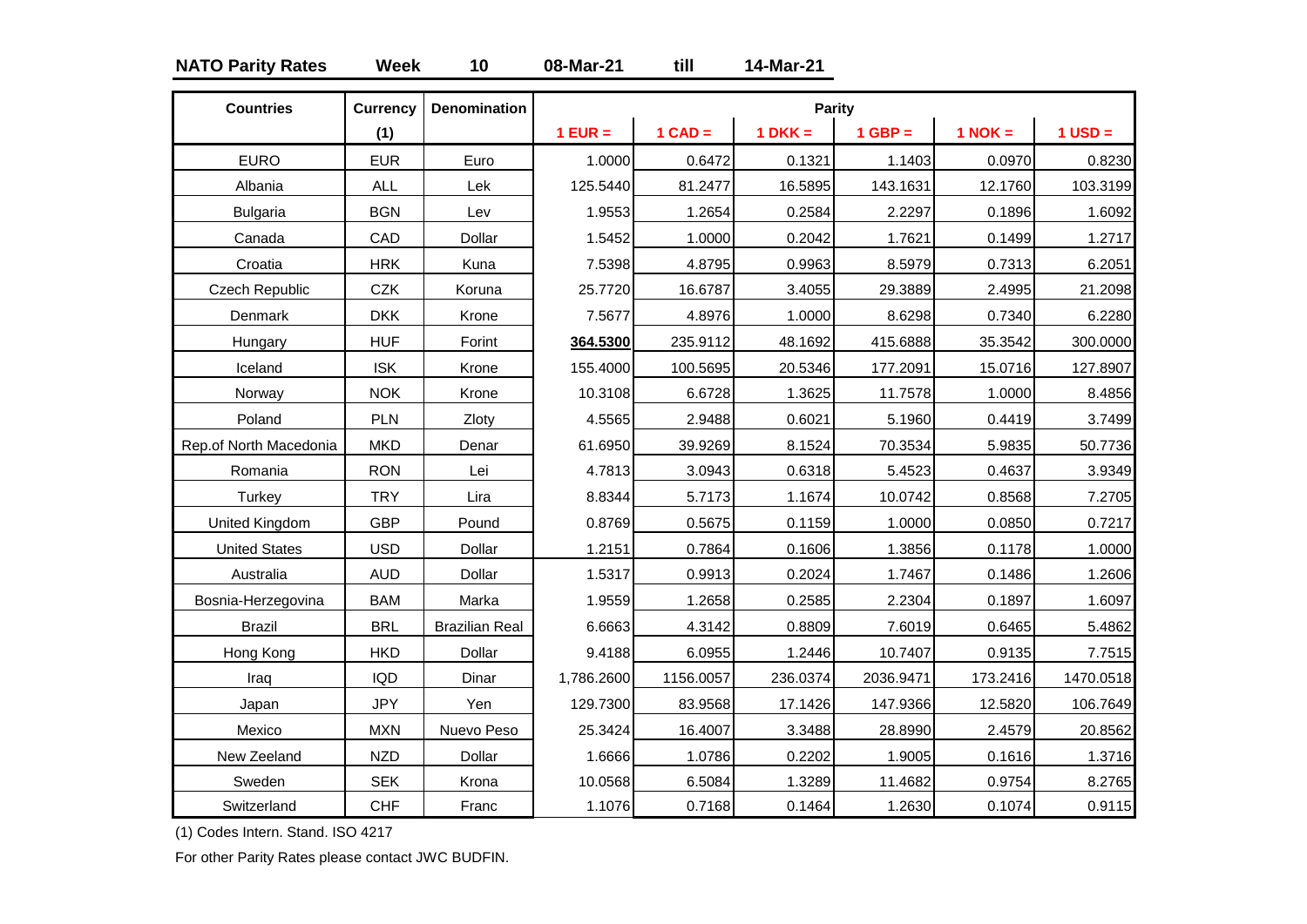### **NATO Parity Rates Week 11 15-Mar-21 till 21-Mar-21**

| <b>Countries</b>       | <b>Currency</b> | <b>Denomination</b>   |            |           | <b>Parity</b> |           |           |             |
|------------------------|-----------------|-----------------------|------------|-----------|---------------|-----------|-----------|-------------|
|                        | (1)             |                       | $1$ EUR =  | $1$ CAD = | $1 DKK =$     | $1$ GBP = | $1$ NOK = | $1$ USD $=$ |
| <b>EURO</b>            | <b>EUR</b>      | Euro                  | 1.0000     | 0.6644    | 0.1321        | 1.1673    | 0.0970    | 0.8230      |
| Albania                | <b>ALL</b>      | Lek                   | 125.5440   | 83.4124   | 16.5895       | 146.5437  | 12.1760   | 103.3199    |
| <b>Bulgaria</b>        | <b>BGN</b>      | Lev                   | 1.9553     | 1.2991    | 0.2584        | 2.2824    | 0.1896    | 1.6092      |
| Canada                 | CAD             | Dollar                | 1.5051     | 1.0000    | 0.1989        | 1.7569    | 0.1460    | 1.2387      |
| Croatia                | <b>HRK</b>      | Kuna                  | 7.5398     | 5.0095    | 0.9963        | 8.8010    | 0.7313    | 6.2051      |
| <b>Czech Republic</b>  | <b>CZK</b>      | Koruna                | 25.7720    | 17.1231   | 3.4055        | 30.0829   | 2.4995    | 21.2098     |
| Denmark                | <b>DKK</b>      | Krone                 | 7.5677     | 5.0280    | 1.0000        | 8.8335    | 0.7340    | 6.2280      |
| Hungary                | <b>HUF</b>      | Forint                | 364.5300   | 242.1965  | 48.1692       | 425.5048  | 35.3542   | 300.0000    |
| Iceland                | <b>ISK</b>      | Krone                 | 155.4000   | 103.2490  | 20.5346       | 181.3937  | 15.0716   | 127.8907    |
| Norway                 | <b>NOK</b>      | Krone                 | 10.3108    | 6.8506    | 1.3625        | 12.0355   | 1.0000    | 8.4856      |
| Poland                 | PLN             | Zloty                 | 4.5565     | 3.0274    | 0.6021        | 5.3187    | 0.4419    | 3.7499      |
| Rep.of North Macedonia | <b>MKD</b>      | Denar                 | 61.6950    | 40.9906   | 8.1524        | 72.0147   | 5.9835    | 50.7736     |
| Romania                | <b>RON</b>      | Lei                   | 4.7813     | 3.1767    | 0.6318        | 5.5811    | 0.4637    | 3.9349      |
| Turkey                 | <b>TRY</b>      | Lira                  | 8.8344     | 5.8696    | 1.1674        | 10.3121   | 0.8568    | 7.2705      |
| United Kingdom         | <b>GBP</b>      | Pound                 | 0.8567     | 0.5692    | 0.1132        | 1.0000    | 0.0831    | 0.7050      |
| <b>United States</b>   | <b>USD</b>      | Dollar                | 1.2151     | 0.8073    | 0.1606        | 1.4183    | 0.1178    | 1.0000      |
| Australia              | <b>AUD</b>      | Dollar                | 1.5317     | 1.0177    | 0.2024        | 1.7879    | 0.1486    | 1.2606      |
| Bosnia-Herzegovina     | <b>BAM</b>      | Marka                 | 1.9559     | 1.2995    | 0.2585        | 2.2831    | 0.1897    | 1.6097      |
| <b>Brazil</b>          | <b>BRL</b>      | <b>Brazilian Real</b> | 6.6663     | 4.4291    | 0.8809        | 7.7814    | 0.6465    | 5.4862      |
| Hong Kong              | <b>HKD</b>      | Dollar                | 9.4188     | 6.2579    | 1.2446        | 10.9943   | 0.9135    | 7.7515      |
| Iraq                   | <b>IQD</b>      | Dinar                 | 1,735.0000 | 1152.7473 | 229.2638      | 2025.2130 | 168.2702  | 1427.8660   |
| Japan                  | <b>JPY</b>      | Yen                   | 129.7300   | 86.1936   | 17.1426       | 151.4299  | 12.5820   | 106.7649    |
| Mexico                 | <b>MXN</b>      | Nuevo Peso            | 25.3424    | 16.8377   | 3.3488        | 29.5814   | 2.4579    | 20.8562     |
| New Zeeland            | <b>NZD</b>      | Dollar                | 1.6666     | 1.1073    | 0.2202        | 1.9454    | 0.1616    | 1.3716      |
| Sweden                 | <b>SEK</b>      | Krona                 | 10.0568    | 6.6818    | 1.3289        | 11.7390   | 0.9754    | 8.2765      |
| Switzerland            | <b>CHF</b>      | Franc                 | 1.1076     | 0.7359    | 0.1464        | 1.2929    | 0.1074    | 0.9115      |

(1) Codes Intern. Stand. ISO 4217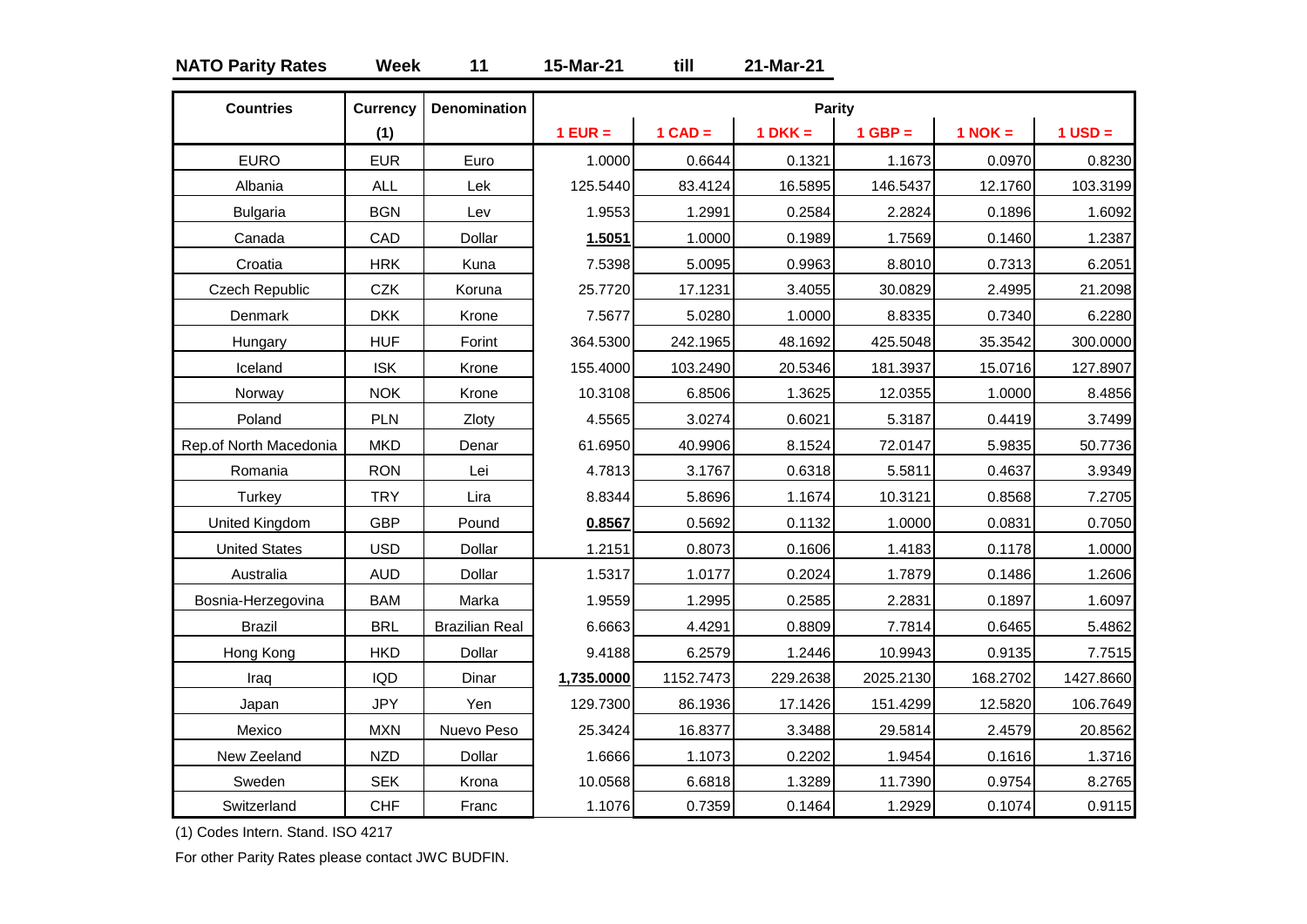### **NATO Parity Rates Week 12 22-Mar-21 till 28-Mar-21**

| <b>Countries</b>       | <b>Currency</b> | <b>Denomination</b>   |            |           | Parity      |           |             |             |
|------------------------|-----------------|-----------------------|------------|-----------|-------------|-----------|-------------|-------------|
|                        | (1)             |                       | $1$ EUR =  | $1$ CAD = | $1$ DKK $=$ | $1$ GBP = | $1$ NOK $=$ | $1$ USD $=$ |
| <b>EURO</b>            | <b>EUR</b>      | Euro                  | 1.0000     | 0.6644    | 0.1321      | 1.1673    | 0.0970      | 0.8230      |
| Albania                | <b>ALL</b>      | Lek                   | 125.5440   | 83.4124   | 16.5895     | 146.5437  | 12.1760     | 103.3199    |
| <b>Bulgaria</b>        | <b>BGN</b>      | Lev                   | 1.9553     | 1.2991    | 0.2584      | 2.2824    | 0.1896      | 1.6092      |
| Canada                 | CAD             | Dollar                | 1.5051     | 1.0000    | 0.1989      | 1.7569    | 0.1460      | 1.2387      |
| Croatia                | <b>HRK</b>      | Kuna                  | 7.5398     | 5.0095    | 0.9963      | 8.8010    | 0.7313      | 6.2051      |
| Czech Republic         | CZK             | Koruna                | 25.7720    | 17.1231   | 3.4055      | 30.0829   | 2.4995      | 21.2098     |
| Denmark                | <b>DKK</b>      | Krone                 | 7.5677     | 5.0280    | 1.0000      | 8.8335    | 0.7340      | 6.2280      |
| Hungary                | <b>HUF</b>      | Forint                | 364.5300   | 242.1965  | 48.1692     | 425.5048  | 35.3542     | 300.0000    |
| Iceland                | <b>ISK</b>      | Krone                 | 151.4000   | 100.5913  | 20.0061     | 176.7246  | 14.6836     | 124.5988    |
| Norway                 | <b>NOK</b>      | Krone                 | 10.3108    | 6.8506    | 1.3625      | 12.0355   | 1.0000      | 8.4856      |
| Poland                 | PLN             | Zloty                 | 4.5565     | 3.0274    | 0.6021      | 5.3187    | 0.4419      | 3.7499      |
| Rep.of North Macedonia | <b>MKD</b>      | Denar                 | 61.6950    | 40.9906   | 8.1524      | 72.0147   | 5.9835      | 50.7736     |
| Romania                | <b>RON</b>      | Lei                   | 4.7813     | 3.1767    | 0.6318      | 5.5811    | 0.4637      | 3.9349      |
| Turkey                 | <b>TRY</b>      | Lira                  | 8.8344     | 5.8696    | 1.1674      | 10.3121   | 0.8568      | 7.2705      |
| United Kingdom         | <b>GBP</b>      | Pound                 | 0.8567     | 0.5692    | 0.1132      | 1.0000    | 0.0831      | 0.7050      |
| <b>United States</b>   | <b>USD</b>      | Dollar                | 1.2151     | 0.8073    | 0.1606      | 1.4183    | 0.1178      | 1.0000      |
| Australia              | <b>AUD</b>      | Dollar                | 1.5317     | 1.0177    | 0.2024      | 1.7879    | 0.1486      | 1.2606      |
| Bosnia-Herzegovina     | <b>BAM</b>      | Marka                 | 1.9559     | 1.2995    | 0.2585      | 2.2831    | 0.1897      | 1.6097      |
| <b>Brazil</b>          | <b>BRL</b>      | <b>Brazilian Real</b> | 6.6663     | 4.4291    | 0.8809      | 7.7814    | 0.6465      | 5.4862      |
| Hong Kong              | <b>HKD</b>      | Dollar                | 9.4188     | 6.2579    | 1.2446      | 10.9943   | 0.9135      | 7.7515      |
| Iraq                   | <b>IQD</b>      | Dinar                 | 1,735.0000 | 1152.7473 | 229.2638    | 2025.2130 | 168.2702    | 1427.8660   |
| Japan                  | <b>JPY</b>      | Yen                   | 129.7300   | 86.1936   | 17.1426     | 151.4299  | 12.5820     | 106.7649    |
| Mexico                 | <b>MXN</b>      | Nuevo Peso            | 24.5306    | 16.2983   | 3.2415      | 28.6338   | 2.3791      | 20.1881     |
| New Zeeland            | <b>NZD</b>      | Dollar                | 1.6666     | 1.1073    | 0.2202      | 1.9454    | 0.1616      | 1.3716      |
| Sweden                 | <b>SEK</b>      | Krona                 | 10.0568    | 6.6818    | 1.3289      | 11.7390   | 0.9754      | 8.2765      |
| Switzerland            | <b>CHF</b>      | Franc                 | 1.1076     | 0.7359    | 0.1464      | 1.2929    | 0.1074      | 0.9115      |

(1) Codes Intern. Stand. ISO 4217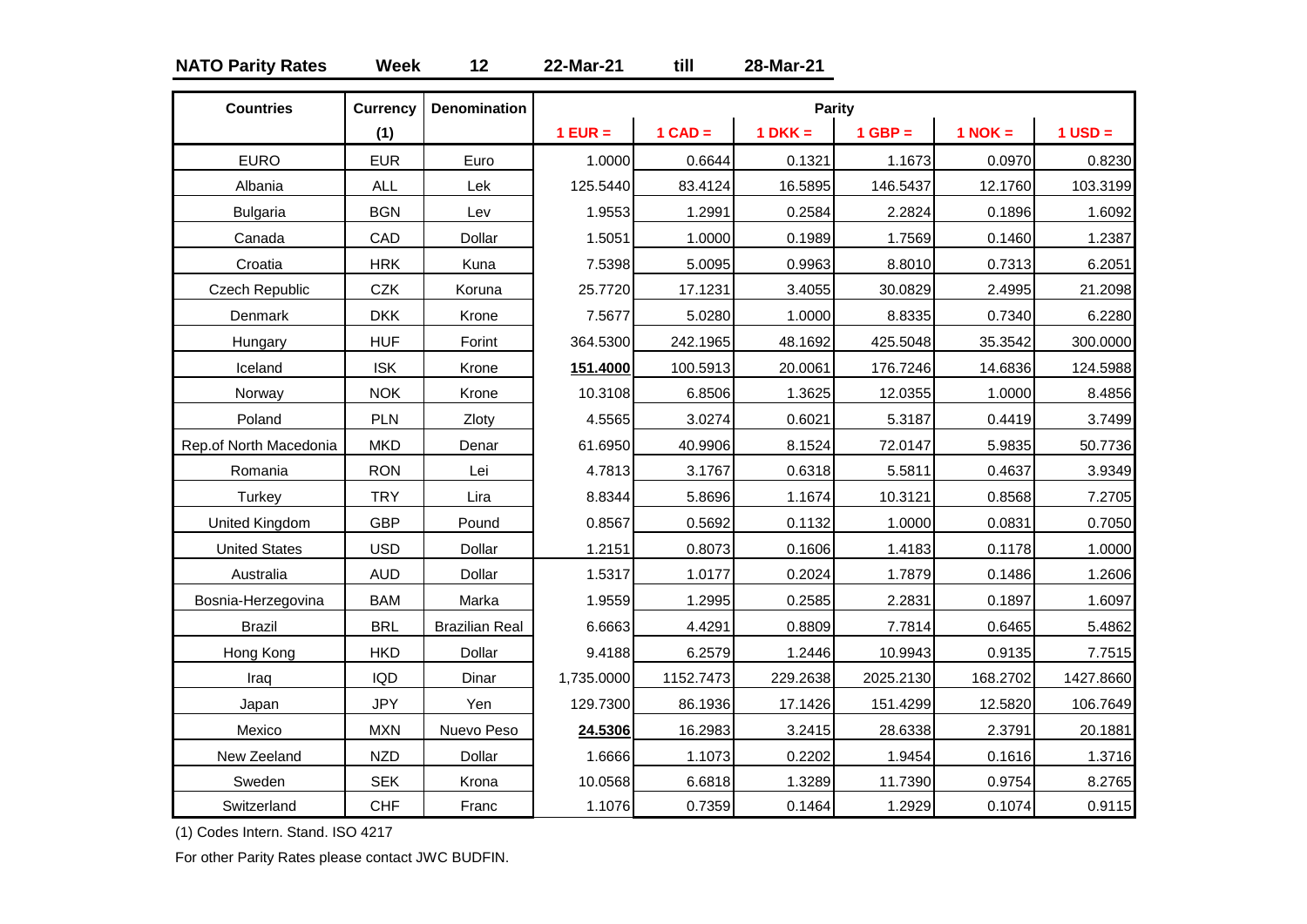### **NATO Parity Rates Week 13 29-Mar-21 till 04-Apr-21**

| <b>Countries</b>       | <b>Currency</b> | <b>Denomination</b>   |            |           | <b>Parity</b> |           |             |             |
|------------------------|-----------------|-----------------------|------------|-----------|---------------|-----------|-------------|-------------|
|                        | (1)             |                       | $1$ EUR =  | $1$ CAD = | $1 DKK =$     | $1$ GBP = | $1$ NOK $=$ | $1$ USD $=$ |
| <b>EURO</b>            | <b>EUR</b>      | Euro                  | 1.0000     | 0.6644    | 0.1321        | 1.1673    | 0.0970      | 0.8473      |
| Albania                | <b>ALL</b>      | Lek                   | 125.5440   | 83.4124   | 16.5895       | 146.5437  | 12.1760     | 106.3752    |
| <b>Bulgaria</b>        | <b>BGN</b>      | Lev                   | 1.9553     | 1.2991    | 0.2584        | 2.2824    | 0.1896      | 1.6568      |
| Canada                 | CAD             | Dollar                | 1.5051     | 1.0000    | 0.1989        | 1.7569    | 0.1460      | 1.2753      |
| Croatia                | <b>HRK</b>      | Kuna                  | 7.5398     | 5.0095    | 0.9963        | 8.8010    | 0.7313      | 6.3886      |
| Czech Republic         | CZK             | Koruna                | 25.7720    | 17.1231   | 3.4055        | 30.0829   | 2.4995      | 21.8370     |
| Denmark                | <b>DKK</b>      | Krone                 | 7.5677     | 5.0280    | 1.0000        | 8.8335    | 0.7340      | 6.4122      |
| Hungary                | <b>HUF</b>      | Forint                | 364.5300   | 242.1965  | 48.1692       | 425.5048  | 35.3542     | 308.8714    |
| Iceland                | <b>ISK</b>      | Krone                 | 151.4000   | 100.5913  | 20.0061       | 176.7246  | 14.6836     | 128.2833    |
| Norway                 | <b>NOK</b>      | Krone                 | 10.3108    | 6.8506    | 1.3625        | 12.0355   | 1.0000      | 8.7365      |
| Poland                 | PLN             | Zloty                 | 4.5565     | 3.0274    | 0.6021        | 5.3187    | 0.4419      | 3.8608      |
| Rep.of North Macedonia | <b>MKD</b>      | Denar                 | 61.6950    | 40.9906   | 8.1524        | 72.0147   | 5.9835      | 52.2750     |
| Romania                | <b>RON</b>      | Lei                   | 4.7813     | 3.1767    | 0.6318        | 5.5811    | 0.4637      | 4.0513      |
| Turkey                 | <b>TRY</b>      | Lira                  | 9.4313     | 6.2662    | 1.2463        | 11.0089   | 0.9147      | 7.9913      |
| United Kingdom         | <b>GBP</b>      | Pound                 | 0.8567     | 0.5692    | 0.1132        | 1.0000    | 0.0831      | 0.7259      |
| <b>United States</b>   | <b>USD</b>      | Dollar                | 1.1802     | 0.7841    | 0.1560        | 1.3776    | 0.1145      | 1.0000      |
| Australia              | <b>AUD</b>      | Dollar                | 1.5317     | 1.0177    | 0.2024        | 1.7879    | 0.1486      | 1.2978      |
| Bosnia-Herzegovina     | <b>BAM</b>      | Marka                 | 1.9559     | 1.2995    | 0.2585        | 2.2831    | 0.1897      | 1.6573      |
| <b>Brazil</b>          | <b>BRL</b>      | <b>Brazilian Real</b> | 6.6663     | 4.4291    | 0.8809        | 7.7814    | 0.6465      | 5.6484      |
| Hong Kong              | <b>HKD</b>      | Dollar                | 9.1700     | 6.0926    | 1.2117        | 10.7039   | 0.8894      | 7.7699      |
| Iraq                   | <b>IQD</b>      | Dinar                 | 1,735.0000 | 1152.7473 | 229.2638      | 2025.2130 | 168.2702    | 1470.0898   |
| Japan                  | <b>JPY</b>      | Yen                   | 129.7300   | 86.1936   | 17.1426       | 151.4299  | 12.5820     | 109.9220    |
| Mexico                 | <b>MXN</b>      | Nuevo Peso            | 24.5306    | 16.2983   | 3.2415        | 28.6338   | 2.3791      | 20.7851     |
| New Zeeland            | <b>NZD</b>      | Dollar                | 1.6666     | 1.1073    | 0.2202        | 1.9454    | 0.1616      | 1.4121      |
| Sweden                 | <b>SEK</b>      | Krona                 | 10.0568    | 6.6818    | 1.3289        | 11.7390   | 0.9754      | 8.5213      |
| Switzerland            | <b>CHF</b>      | Franc                 | 1.1076     | 0.7359    | 0.1464        | 1.2929    | 0.1074      | 0.9385      |

(1) Codes Intern. Stand. ISO 4217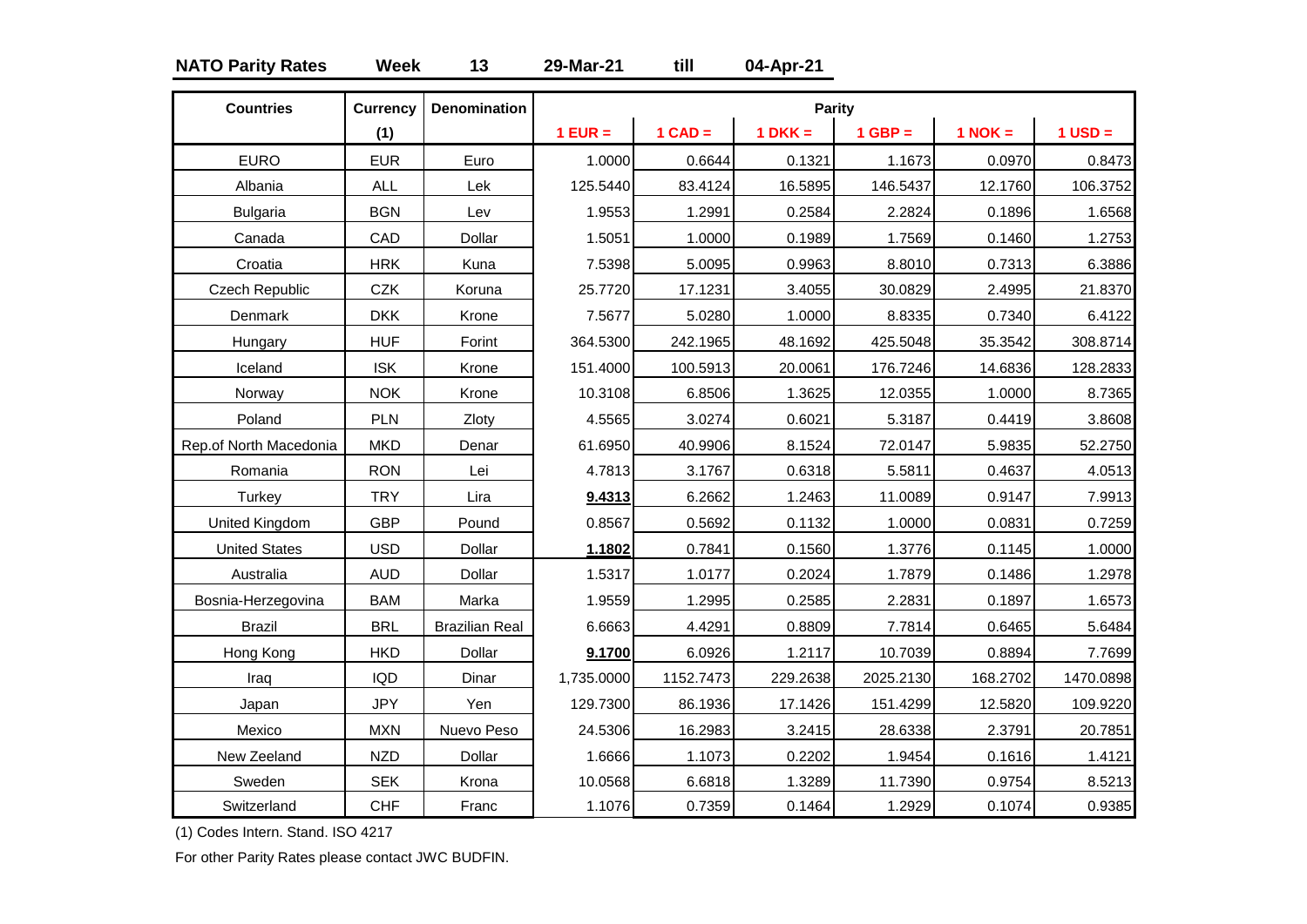### **NATO Parity Rates Week 14 05-Apr-21 till 11-Apr-21**

| <b>Countries</b>       | <b>Currency</b> | <b>Denomination</b>   |            |           | <b>Parity</b> |           |             |           |
|------------------------|-----------------|-----------------------|------------|-----------|---------------|-----------|-------------|-----------|
|                        | (1)             |                       | $1$ EUR =  | $1$ CAD = | $1 DKK =$     | $1$ GBP = | $1$ NOK $=$ | $1$ USD = |
| <b>EURO</b>            | <b>EUR</b>      | Euro                  | 1.0000     | 0.6644    | 0.1321        | 1.1673    | 0.0996      | 0.8473    |
| Albania                | <b>ALL</b>      | Lek                   | 125.5440   | 83.4124   | 16.5895       | 146.5437  | 12.5034     | 106.3752  |
| <b>Bulgaria</b>        | <b>BGN</b>      | Lev                   | 1.9553     | 1.2991    | 0.2584        | 2.2824    | 0.1947      | 1.6568    |
| Canada                 | CAD             | Dollar                | 1.5051     | 1.0000    | 0.1989        | 1.7569    | 0.1499      | 1.2753    |
| Croatia                | <b>HRK</b>      | Kuna                  | 7.5398     | 5.0095    | 0.9963        | 8.8010    | 0.7509      | 6.3886    |
| <b>Czech Republic</b>  | <b>CZK</b>      | Koruna                | 25.7720    | 17.1231   | 3.4055        | 30.0829   | 2.5667      | 21.8370   |
| Denmark                | <b>DKK</b>      | Krone                 | 7.5677     | 5.0280    | 1.0000        | 8.8335    | 0.7537      | 6.4122    |
| Hungary                | <b>HUF</b>      | Forint                | 364.5300   | 242.1965  | 48.1692       | 425.5048  | 36.3049     | 308.8714  |
| Iceland                | <b>ISK</b>      | Krone                 | 151.4000   | 100.5913  | 20.0061       | 176.7246  | 15.0785     | 128.2833  |
| Norway                 | <b>NOK</b>      | Krone                 | 10.0408    | 6.6712    | 1.3268        | 11.7203   | 1.0000      | 8.5077    |
| Poland                 | PLN             | Zloty                 | 4.5565     | 3.0274    | 0.6021        | 5.3187    | 0.4538      | 3.8608    |
| Rep.of North Macedonia | <b>MKD</b>      | Denar                 | 61.6950    | 40.9906   | 8.1524        | 72.0147   | 6.1444      | 52.2750   |
| Romania                | <b>RON</b>      | Lei                   | 4.9088     | 3.2614    | 0.6487        | 5.7299    | 0.4889      | 4.1593    |
| Turkey                 | <b>TRY</b>      | Lira                  | 9.4313     | 6.2662    | 1.2463        | 11.0089   | 0.9393      | 7.9913    |
| United Kingdom         | <b>GBP</b>      | Pound                 | 0.8567     | 0.5692    | 0.1132        | 1.0000    | 0.0853      | 0.7259    |
| <b>United States</b>   | <b>USD</b>      | Dollar                | 1.1802     | 0.7841    | 0.1560        | 1.3776    | 0.1175      | 1.0000    |
| Australia              | <b>AUD</b>      | Dollar                | 1.5317     | 1.0177    | 0.2024        | 1.7879    | 0.1525      | 1.2978    |
| Bosnia-Herzegovina     | <b>BAM</b>      | Marka                 | 1.9559     | 1.2995    | 0.2585        | 2.2831    | 0.1948      | 1.6573    |
| <b>Brazil</b>          | <b>BRL</b>      | <b>Brazilian Real</b> | 6.6663     | 4.4291    | 0.8809        | 7.7814    | 0.6639      | 5.6484    |
| Hong Kong              | <b>HKD</b>      | Dollar                | 9.1700     | 6.0926    | 1.2117        | 10.7039   | 0.9133      | 7.7699    |
| Iraq                   | <b>IQD</b>      | Dinar                 | 1,735.0000 | 1152.7473 | 229.2638      | 2025.2130 | 172.7950    | 1470.0898 |
| Japan                  | <b>JPY</b>      | Yen                   | 129.7300   | 86.1936   | 17.1426       | 151.4299  | 12.9203     | 109.9220  |
| Mexico                 | <b>MXN</b>      | Nuevo Peso            | 23.8792    | 15.8655   | 3.1554        | 27.8735   | 2.3782      | 20.2332   |
| New Zeeland            | <b>NZD</b>      | Dollar                | 1.6666     | 1.1073    | 0.2202        | 1.9454    | 0.1660      | 1.4121    |
| Sweden                 | <b>SEK</b>      | Krona                 | 10.0568    | 6.6818    | 1.3289        | 11.7390   | 1.0016      | 8.5213    |
| Switzerland            | <b>CHF</b>      | Franc                 | 1.1076     | 0.7359    | 0.1464        | 1.2929    | 0.1103      | 0.9385    |

(1) Codes Intern. Stand. ISO 4217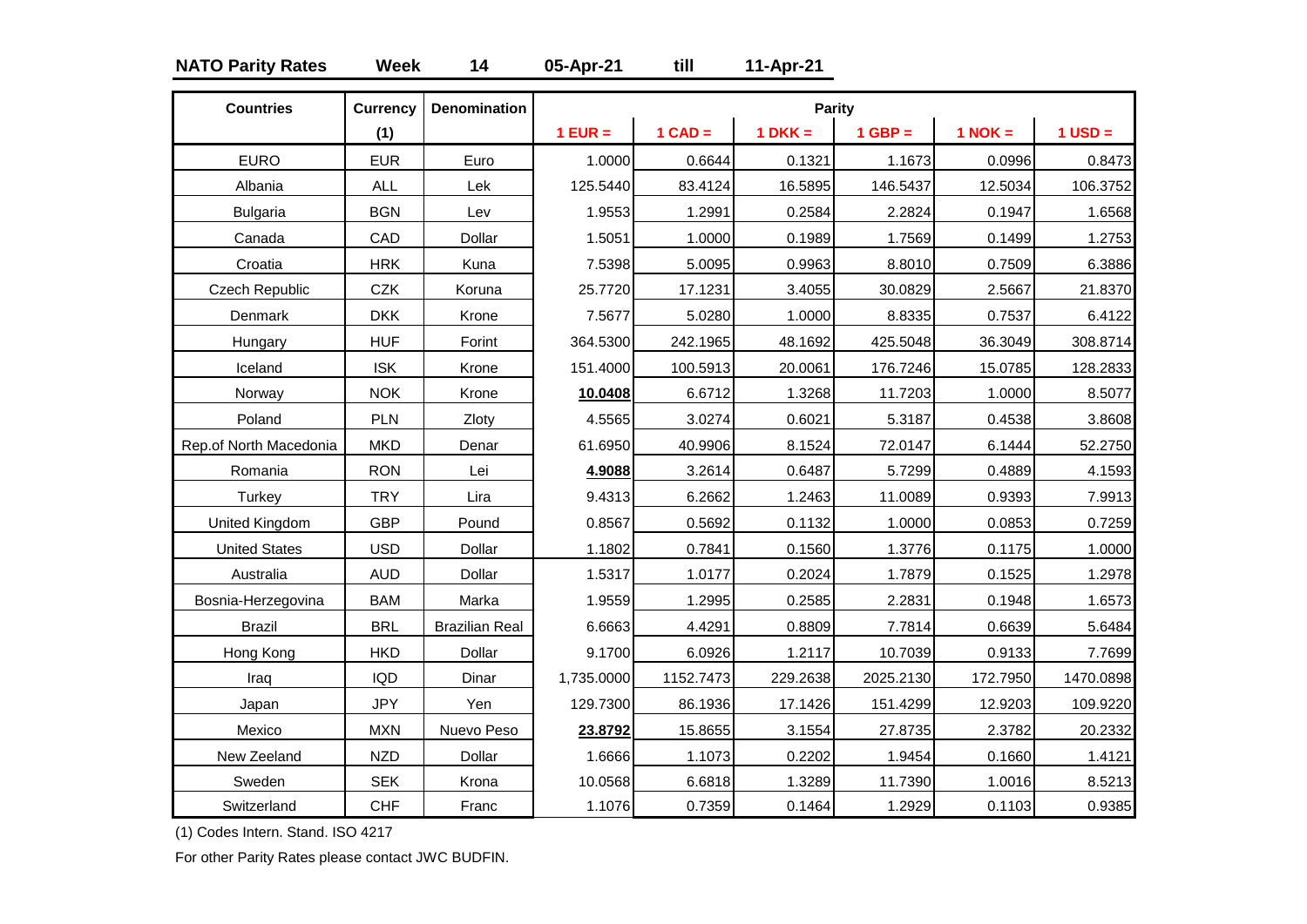### **NATO Parity Rates Week 15 12-Apr-21 till 18-Apr-21**

| <b>Countries</b>       | <b>Currency</b> | <b>Denomination</b>   |            |           | <b>Parity</b> |           |             |             |
|------------------------|-----------------|-----------------------|------------|-----------|---------------|-----------|-------------|-------------|
|                        | (1)             |                       | $1$ EUR =  | $1$ CAD = | $1 DKK =$     | $1$ GBP = | $1$ NOK $=$ | $1$ USD $=$ |
| <b>EURO</b>            | <b>EUR</b>      | Euro                  | 1.0000     | 0.6644    | 0.1321        | 1.1673    | 0.0996      | 0.8473      |
| Albania                | <b>ALL</b>      | Lek                   | 125.5440   | 83.4124   | 16.5895       | 146.5437  | 12.5034     | 106.3752    |
| <b>Bulgaria</b>        | <b>BGN</b>      | Lev                   | 1.9553     | 1.2991    | 0.2584        | 2.2824    | 0.1947      | 1.6568      |
| Canada                 | CAD             | Dollar                | 1.5051     | 1.0000    | 0.1989        | 1.7569    | 0.1499      | 1.2753      |
| Croatia                | <b>HRK</b>      | Kuna                  | 7.5398     | 5.0095    | 0.9963        | 8.8010    | 0.7509      | 6.3886      |
| <b>Czech Republic</b>  | <b>CZK</b>      | Koruna                | 25.7720    | 17.1231   | 3.4055        | 30.0829   | 2.5667      | 21.8370     |
| Denmark                | <b>DKK</b>      | Krone                 | 7.5677     | 5.0280    | 1.0000        | 8.8335    | 0.7537      | 6.4122      |
| Hungary                | <b>HUF</b>      | Forint                | 364.5300   | 242.1965  | 48.1692       | 425.5048  | 36.3049     | 308.8714    |
| Iceland                | <b>ISK</b>      | Krone                 | 151.4000   | 100.5913  | 20.0061       | 176.7246  | 15.0785     | 128.2833    |
| Norway                 | <b>NOK</b>      | Krone                 | 10.0408    | 6.6712    | 1.3268        | 11.7203   | 1.0000      | 8.5077      |
| Poland                 | PLN             | Zloty                 | 4.5565     | 3.0274    | 0.6021        | 5.3187    | 0.4538      | 3.8608      |
| Rep.of North Macedonia | <b>MKD</b>      | Denar                 | 61.6950    | 40.9906   | 8.1524        | 72.0147   | 6.1444      | 52.2750     |
| Romania                | <b>RON</b>      | Lei                   | 4.9088     | 3.2614    | 0.6487        | 5.7299    | 0.4889      | 4.1593      |
| Turkey                 | <b>TRY</b>      | Lira                  | 9.6799     | 6.4314    | 1.2791        | 11.2991   | 0.9641      | 8.2019      |
| United Kingdom         | <b>GBP</b>      | Pound                 | 0.8567     | 0.5692    | 0.1132        | 1.0000    | 0.0853      | 0.7259      |
| <b>United States</b>   | <b>USD</b>      | Dollar                | 1.1802     | 0.7841    | 0.1560        | 1.3776    | 0.1175      | 1.0000      |
| Australia              | <b>AUD</b>      | Dollar                | 1.5317     | 1.0177    | 0.2024        | 1.7879    | 0.1525      | 1.2978      |
| Bosnia-Herzegovina     | <b>BAM</b>      | Marka                 | 1.9559     | 1.2995    | 0.2585        | 2.2831    | 0.1948      | 1.6573      |
| <b>Brazil</b>          | <b>BRL</b>      | <b>Brazilian Real</b> | 6.6663     | 4.4291    | 0.8809        | 7.7814    | 0.6639      | 5.6484      |
| Hong Kong              | <b>HKD</b>      | Dollar                | 9.1700     | 6.0926    | 1.2117        | 10.7039   | 0.9133      | 7.7699      |
| Iraq                   | <b>IQD</b>      | Dinar                 | 1,735.0000 | 1152.7473 | 229.2638      | 2025.2130 | 172.7950    | 1470.0898   |
| Japan                  | <b>JPY</b>      | Yen                   | 129.7300   | 86.1936   | 17.1426       | 151.4299  | 12.9203     | 109.9220    |
| Mexico                 | <b>MXN</b>      | Nuevo Peso            | 23.8792    | 15.8655   | 3.1554        | 27.8735   | 2.3782      | 20.2332     |
| New Zeeland            | <b>NZD</b>      | Dollar                | 1.6666     | 1.1073    | 0.2202        | 1.9454    | 0.1660      | 1.4121      |
| Sweden                 | <b>SEK</b>      | Krona                 | 10.0568    | 6.6818    | 1.3289        | 11.7390   | 1.0016      | 8.5213      |
| Switzerland            | <b>CHF</b>      | Franc                 | 1.1076     | 0.7359    | 0.1464        | 1.2929    | 0.1103      | 0.9385      |

(1) Codes Intern. Stand. ISO 4217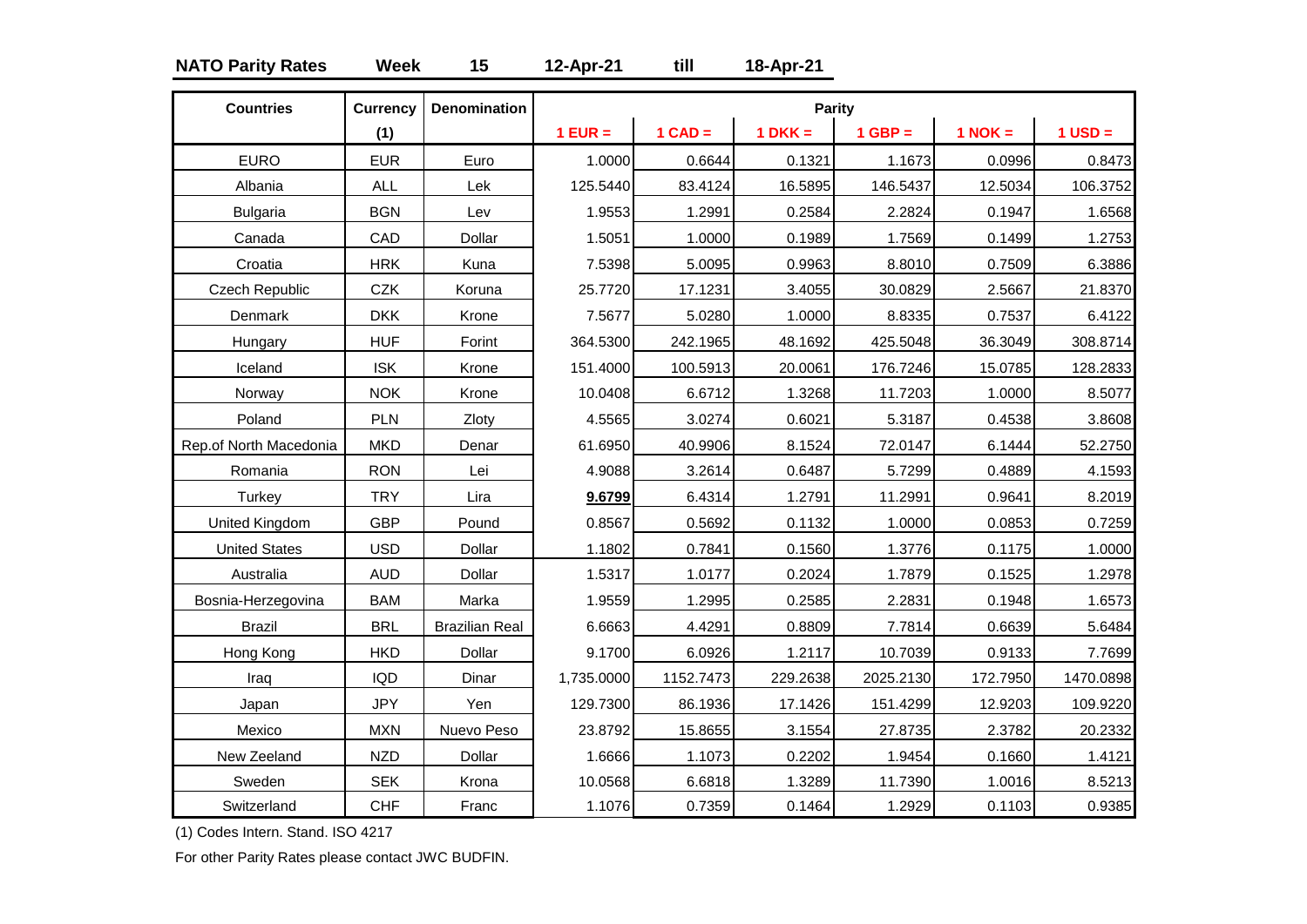### **NATO Parity Rates Week 16 19-Apr-21 till 25-Apr-21**

| <b>Countries</b>       | <b>Currency</b> | <b>Denomination</b>   |            |           | <b>Parity</b> |           |             |             |
|------------------------|-----------------|-----------------------|------------|-----------|---------------|-----------|-------------|-------------|
|                        | (1)             |                       | $1$ EUR =  | $1$ CAD = | $1 DKK =$     | $1$ GBP = | $1$ NOK $=$ | $1$ USD $=$ |
| <b>EURO</b>            | <b>EUR</b>      | Euro                  | 1.0000     | 0.6644    | 0.1321        | 1.1673    | 0.0996      | 0.8473      |
| Albania                | <b>ALL</b>      | Lek                   | 125.5440   | 83.4124   | 16.5895       | 146.5437  | 12.5034     | 106.3752    |
| <b>Bulgaria</b>        | <b>BGN</b>      | Lev                   | 1.9553     | 1.2991    | 0.2584        | 2.2824    | 0.1947      | 1.6568      |
| Canada                 | CAD             | Dollar                | 1.5051     | 1.0000    | 0.1989        | 1.7569    | 0.1499      | 1.2753      |
| Croatia                | <b>HRK</b>      | Kuna                  | 7.5398     | 5.0095    | 0.9963        | 8.8010    | 0.7509      | 6.3886      |
| Czech Republic         | <b>CZK</b>      | Koruna                | 25.7720    | 17.1231   | 3.4055        | 30.0829   | 2.5667      | 21.8370     |
| Denmark                | <b>DKK</b>      | Krone                 | 7.5677     | 5.0280    | 1.0000        | 8.8335    | 0.7537      | 6.4122      |
| Hungary                | <b>HUF</b>      | Forint                | 364.5300   | 242.1965  | 48.1692       | 425.5048  | 36.3049     | 308.8714    |
| Iceland                | <b>ISK</b>      | Krone                 | 151.4000   | 100.5913  | 20.0061       | 176.7246  | 15.0785     | 128.2833    |
| Norway                 | <b>NOK</b>      | Krone                 | 10.0408    | 6.6712    | 1.3268        | 11.7203   | 1.0000      | 8.5077      |
| Poland                 | PLN             | Zloty                 | 4.5565     | 3.0274    | 0.6021        | 5.3187    | 0.4538      | 3.8608      |
| Rep.of North Macedonia | <b>MKD</b>      | Denar                 | 61.6950    | 40.9906   | 8.1524        | 72.0147   | 6.1444      | 52.2750     |
| Romania                | <b>RON</b>      | Lei                   | 4.9088     | 3.2614    | 0.6487        | 5.7299    | 0.4889      | 4.1593      |
| Turkey                 | <b>TRY</b>      | Lira                  | 9.6799     | 6.4314    | 1.2791        | 11.2991   | 0.9641      | 8.2019      |
| United Kingdom         | <b>GBP</b>      | Pound                 | 0.8567     | 0.5692    | 0.1132        | 1.0000    | 0.0853      | 0.7259      |
| <b>United States</b>   | <b>USD</b>      | Dollar                | 1.1802     | 0.7841    | 0.1560        | 1.3776    | 0.1175      | 1.0000      |
| Australia              | <b>AUD</b>      | Dollar                | 1.5317     | 1.0177    | 0.2024        | 1.7879    | 0.1525      | 1.2978      |
| Bosnia-Herzegovina     | <b>BAM</b>      | Marka                 | 1.9559     | 1.2995    | 0.2585        | 2.2831    | 0.1948      | 1.6573      |
| <b>Brazil</b>          | <b>BRL</b>      | <b>Brazilian Real</b> | 6.6663     | 4.4291    | 0.8809        | 7.7814    | 0.6639      | 5.6484      |
| Hong Kong              | <b>HKD</b>      | Dollar                | 9.1700     | 6.0926    | 1.2117        | 10.7039   | 0.9133      | 7.7699      |
| Iraq                   | <b>IQD</b>      | Dinar                 | 1,735.0000 | 1152.7473 | 229.2638      | 2025.2130 | 172.7950    | 1470.0898   |
| Japan                  | <b>JPY</b>      | Yen                   | 129.7300   | 86.1936   | 17.1426       | 151.4299  | 12.9203     | 109.9220    |
| Mexico                 | <b>MXN</b>      | Nuevo Peso            | 23.8792    | 15.8655   | 3.1554        | 27.8735   | 2.3782      | 20.2332     |
| New Zeeland            | <b>NZD</b>      | Dollar                | 1.6666     | 1.1073    | 0.2202        | 1.9454    | 0.1660      | 1.4121      |
| Sweden                 | <b>SEK</b>      | Krona                 | 10.0568    | 6.6818    | 1.3289        | 11.7390   | 1.0016      | 8.5213      |
| Switzerland            | <b>CHF</b>      | Franc                 | 1.1076     | 0.7359    | 0.1464        | 1.2929    | 0.1103      | 0.9385      |

(1) Codes Intern. Stand. ISO 4217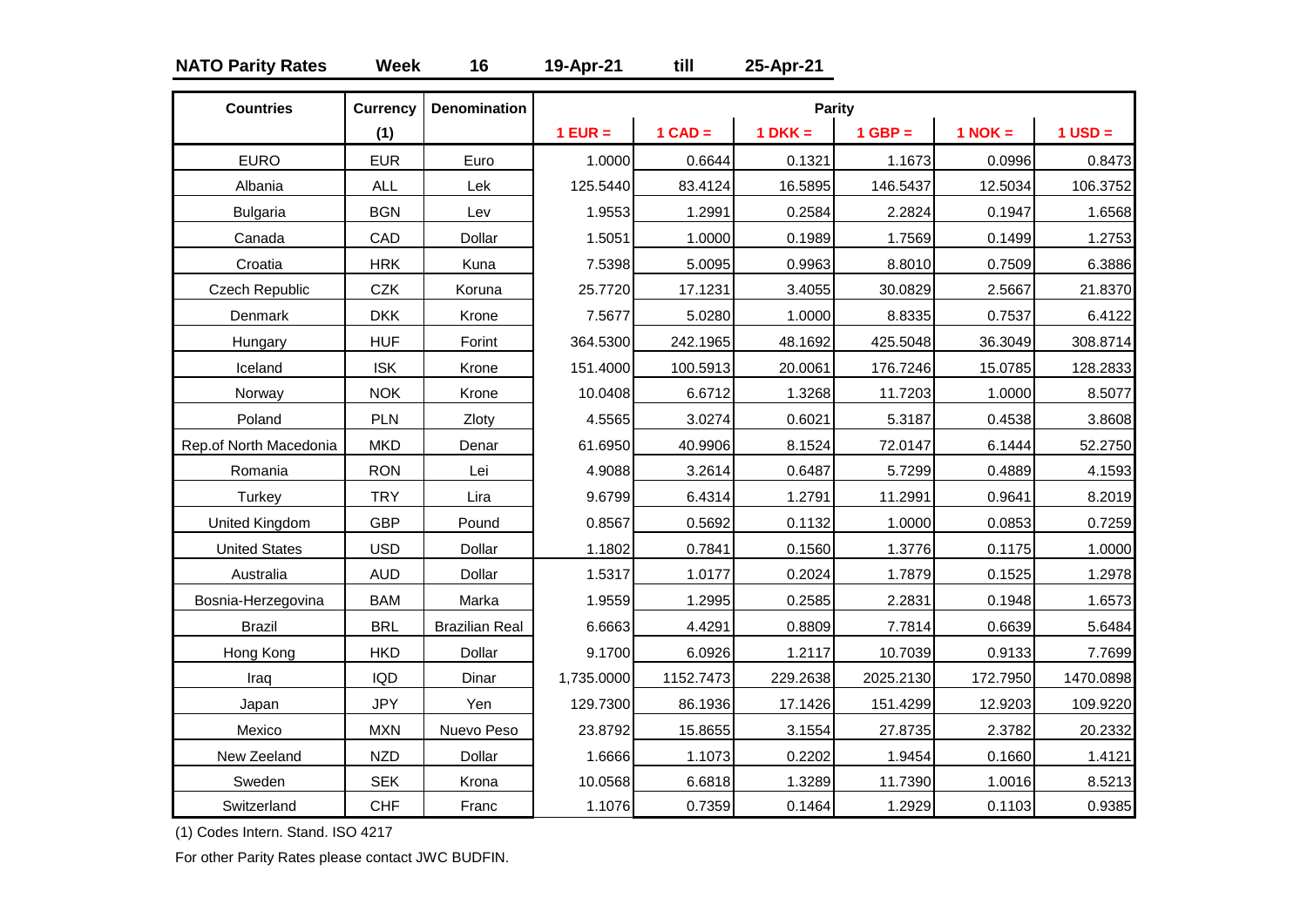### **NATO Parity Rates Week 17 26-Apr-21 till 02-May-21**

| <b>Countries</b>       | <b>Currency</b> | <b>Denomination</b>   |            |           | Parity    |           |             |             |
|------------------------|-----------------|-----------------------|------------|-----------|-----------|-----------|-------------|-------------|
|                        | (1)             |                       | $1$ EUR =  | $1$ CAD = | $1$ DKK = | $1$ GBP = | $1$ NOK $=$ | $1$ USD $=$ |
| <b>EURO</b>            | <b>EUR</b>      | Euro                  | 1.0000     | 0.6644    | 0.1321    | 1.1673    | 0.0996      | 0.8473      |
| Albania                | <b>ALL</b>      | Lek                   | 125.5440   | 83.4124   | 16.5895   | 146.5437  | 12.5034     | 106.3752    |
| <b>Bulgaria</b>        | <b>BGN</b>      | Lev                   | 1.9553     | 1.2991    | 0.2584    | 2.2824    | 0.1947      | 1.6568      |
| Canada                 | CAD             | Dollar                | 1.5051     | 1.0000    | 0.1989    | 1.7569    | 0.1499      | 1.2753      |
| Croatia                | <b>HRK</b>      | Kuna                  | 7.5398     | 5.0095    | 0.9963    | 8.8010    | 0.7509      | 6.3886      |
| <b>Czech Republic</b>  | <b>CZK</b>      | Koruna                | 25.7720    | 17.1231   | 3.4055    | 30.0829   | 2.5667      | 21.8370     |
| Denmark                | <b>DKK</b>      | Krone                 | 7.5677     | 5.0280    | 1.0000    | 8.8335    | 0.7537      | 6.4122      |
| Hungary                | <b>HUF</b>      | Forint                | 364.5300   | 242.1965  | 48.1692   | 425.5048  | 36.3049     | 308.8714    |
| Iceland                | <b>ISK</b>      | Krone                 | 151.4000   | 100.5913  | 20.0061   | 176.7246  | 15.0785     | 128.2833    |
| Norway                 | <b>NOK</b>      | Krone                 | 10.0408    | 6.6712    | 1.3268    | 11.7203   | 1.0000      | 8.5077      |
| Poland                 | PLN             | Zloty                 | 4.5565     | 3.0274    | 0.6021    | 5.3187    | 0.4538      | 3.8608      |
| Rep.of North Macedonia | <b>MKD</b>      | Denar                 | 61.6950    | 40.9906   | 8.1524    | 72.0147   | 6.1444      | 52.2750     |
| Romania                | <b>RON</b>      | Lei                   | 4.9088     | 3.2614    | 0.6487    | 5.7299    | 0.4889      | 4.1593      |
| Turkey                 | <b>TRY</b>      | Lira                  | 9.9553     | 6.6144    | 1.3155    | 11.6205   | 0.9915      | 8.4353      |
| United Kingdom         | <b>GBP</b>      | Pound                 | 0.8567     | 0.5692    | 0.1132    | 1.0000    | 0.0853      | 0.7259      |
| <b>United States</b>   | <b>USD</b>      | Dollar                | 1.1802     | 0.7841    | 0.1560    | 1.3776    | 0.1175      | 1.0000      |
| Australia              | <b>AUD</b>      | Dollar                | 1.5317     | 1.0177    | 0.2024    | 1.7879    | 0.1525      | 1.2978      |
| Bosnia-Herzegovina     | <b>BAM</b>      | Marka                 | 1.9559     | 1.2995    | 0.2585    | 2.2831    | 0.1948      | 1.6573      |
| <b>Brazil</b>          | <b>BRL</b>      | <b>Brazilian Real</b> | 6.6663     | 4.4291    | 0.8809    | 7.7814    | 0.6639      | 5.6484      |
| Hong Kong              | <b>HKD</b>      | Dollar                | 9.1700     | 6.0926    | 1.2117    | 10.7039   | 0.9133      | 7.7699      |
| Iraq                   | <b>IQD</b>      | Dinar                 | 1,735.0000 | 1152.7473 | 229.2638  | 2025.2130 | 172.7950    | 1470.0898   |
| Japan                  | <b>JPY</b>      | Yen                   | 129.7300   | 86.1936   | 17.1426   | 151.4299  | 12.9203     | 109.9220    |
| Mexico                 | <b>MXN</b>      | Nuevo Peso            | 23.8792    | 15.8655   | 3.1554    | 27.8735   | 2.3782      | 20.2332     |
| New Zeeland            | <b>NZD</b>      | Dollar                | 1.6666     | 1.1073    | 0.2202    | 1.9454    | 0.1660      | 1.4121      |
| Sweden                 | <b>SEK</b>      | Krona                 | 10.0568    | 6.6818    | 1.3289    | 11.7390   | 1.0016      | 8.5213      |
| Switzerland            | <b>CHF</b>      | Franc                 | 1.1076     | 0.7359    | 0.1464    | 1.2929    | 0.1103      | 0.9385      |

(1) Codes Intern. Stand. ISO 4217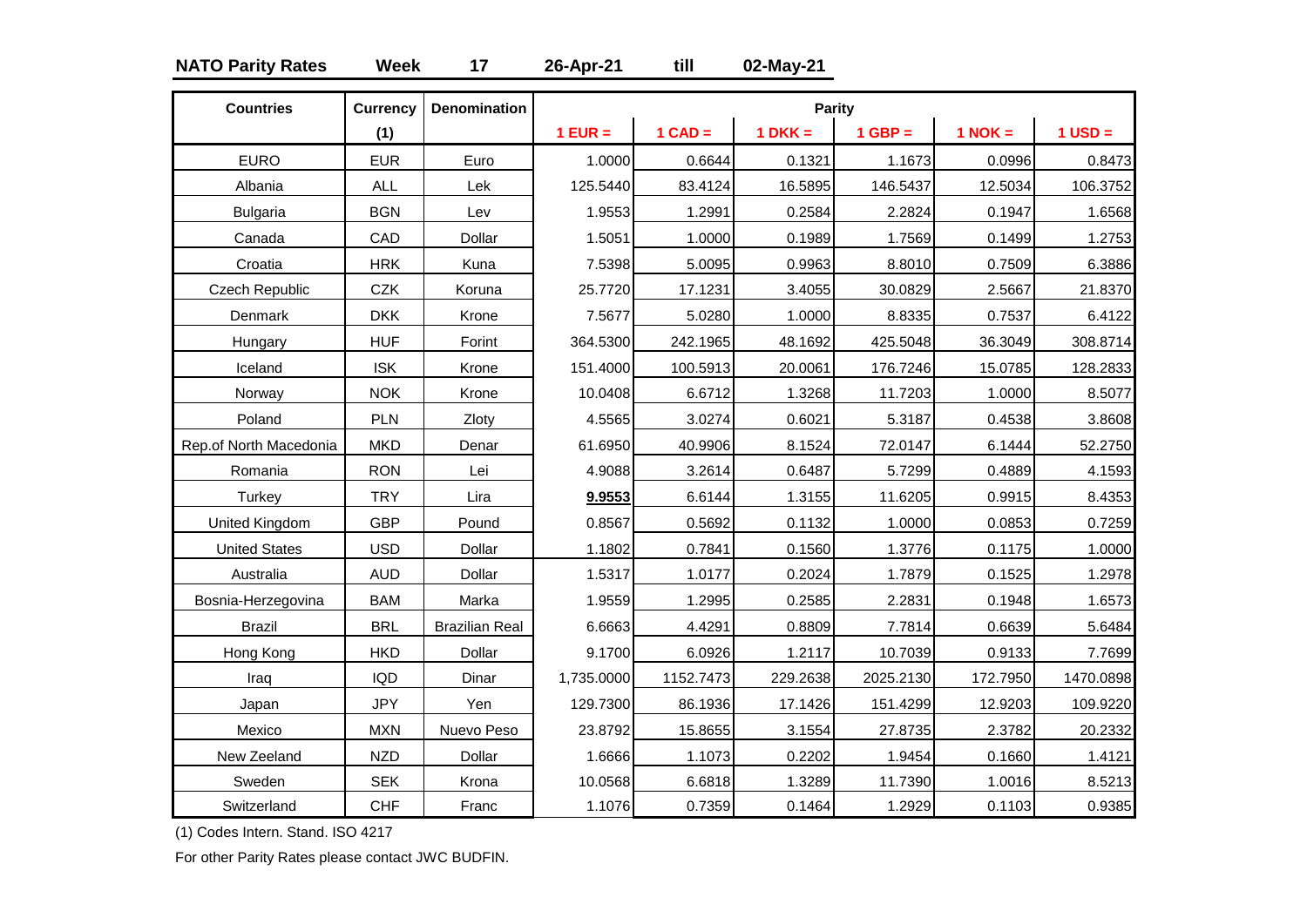### **NATO Parity Rates Week 18 03-May-21 till 09-May-21**

| <b>Countries</b>       | <b>Currency</b> | <b>Denomination</b>   |            |           | <b>Parity</b> |           |             |             |
|------------------------|-----------------|-----------------------|------------|-----------|---------------|-----------|-------------|-------------|
|                        | (1)             |                       | $1$ EUR =  | $1$ CAD = | $1$ DKK =     | $1$ GBP = | $1$ NOK $=$ | $1$ USD $=$ |
| <b>EURO</b>            | <b>EUR</b>      | Euro                  | 1.0000     | 0.6644    | 0.1321        | 1.1673    | 0.0996      | 0.8245      |
| Albania                | <b>ALL</b>      | Lek                   | 125.5440   | 83.4124   | 16.5895       | 146.5437  | 12.5034     | 103.5073    |
| <b>Bulgaria</b>        | <b>BGN</b>      | Lev                   | 1.9553     | 1.2991    | 0.2584        | 2.2824    | 0.1947      | 1.6121      |
| Canada                 | CAD             | Dollar                | 1.5051     | 1.0000    | 0.1989        | 1.7569    | 0.1499      | 1.2409      |
| Croatia                | <b>HRK</b>      | Kuna                  | 7.5398     | 5.0095    | 0.9963        | 8.8010    | 0.7509      | 6.2163      |
| Czech Republic         | CZK             | Koruna                | 25.7720    | 17.1231   | 3.4055        | 30.0829   | 2.5667      | 21.2482     |
| Denmark                | <b>DKK</b>      | Krone                 | 7.5677     | 5.0280    | 1.0000        | 8.8335    | 0.7537      | 6.2393      |
| Hungary                | <b>HUF</b>      | Forint                | 364.5300   | 242.1965  | 48.1692       | 425.5048  | 36.3049     | 300.5442    |
| Iceland                | <b>ISK</b>      | Krone                 | 151.4000   | 100.5913  | 20.0061       | 176.7246  | 15.0785     | 124.8248    |
| Norway                 | <b>NOK</b>      | Krone                 | 10.0408    | 6.6712    | 1.3268        | 11.7203   | 1.0000      | 8.2783      |
| Poland                 | PLN             | Zloty                 | 4.5565     | 3.0274    | 0.6021        | 5.3187    | 0.4538      | 3.7567      |
| Rep.of North Macedonia | <b>MKD</b>      | Denar                 | 61.6950    | 40.9906   | 8.1524        | 72.0147   | 6.1444      | 50.8657     |
| Romania                | <b>RON</b>      | Lei                   | 4.9088     | 3.2614    | 0.6487        | 5.7299    | 0.4889      | 4.0472      |
| Turkey                 | <b>TRY</b>      | Lira                  | 9.9553     | 6.6144    | 1.3155        | 11.6205   | 0.9915      | 8.2078      |
| United Kingdom         | <b>GBP</b>      | Pound                 | 0.8567     | 0.5692    | 0.1132        | 1.0000    | 0.0853      | 0.7063      |
| <b>United States</b>   | <b>USD</b>      | Dollar                | 1.2129     | 0.8059    | 0.1603        | 1.4158    | 0.1208      | 1.0000      |
| Australia              | <b>AUD</b>      | Dollar                | 1.5317     | 1.0177    | 0.2024        | 1.7879    | 0.1525      | 1.2628      |
| Bosnia-Herzegovina     | <b>BAM</b>      | Marka                 | 1.9559     | 1.2995    | 0.2585        | 2.2831    | 0.1948      | 1.6126      |
| <b>Brazil</b>          | <b>BRL</b>      | <b>Brazilian Real</b> | 6.4984     | 4.3176    | 0.8587        | 7.5854    | 0.6472      | 5.3577      |
| Hong Kong              | <b>HKD</b>      | Dollar                | 9.4156     | 6.2558    | 1.2442        | 10.9905   | 0.9377      | 7.7629      |
| Iraq                   | <b>IQD</b>      | Dinar                 | 1,735.0000 | 1152.7473 | 229.2638      | 2025.2130 | 172.7950    | 1430.4559   |
| Japan                  | <b>JPY</b>      | Yen                   | 129.7300   | 86.1936   | 17.1426       | 151.4299  | 12.9203     | 106.9585    |
| Mexico                 | <b>MXN</b>      | Nuevo Peso            | 23.8792    | 15.8655   | 3.1554        | 27.8735   | 2.3782      | 19.6877     |
| New Zeeland            | <b>NZD</b>      | Dollar                | 1.6666     | 1.1073    | 0.2202        | 1.9454    | 0.1660      | 1.3741      |
| Sweden                 | <b>SEK</b>      | Krona                 | 10.0568    | 6.6818    | 1.3289        | 11.7390   | 1.0016      | 8.2915      |
| Switzerland            | <b>CHF</b>      | Franc                 | 1.1076     | 0.7359    | 0.1464        | 1.2929    | 0.1103      | 0.9132      |

(1) Codes Intern. Stand. ISO 4217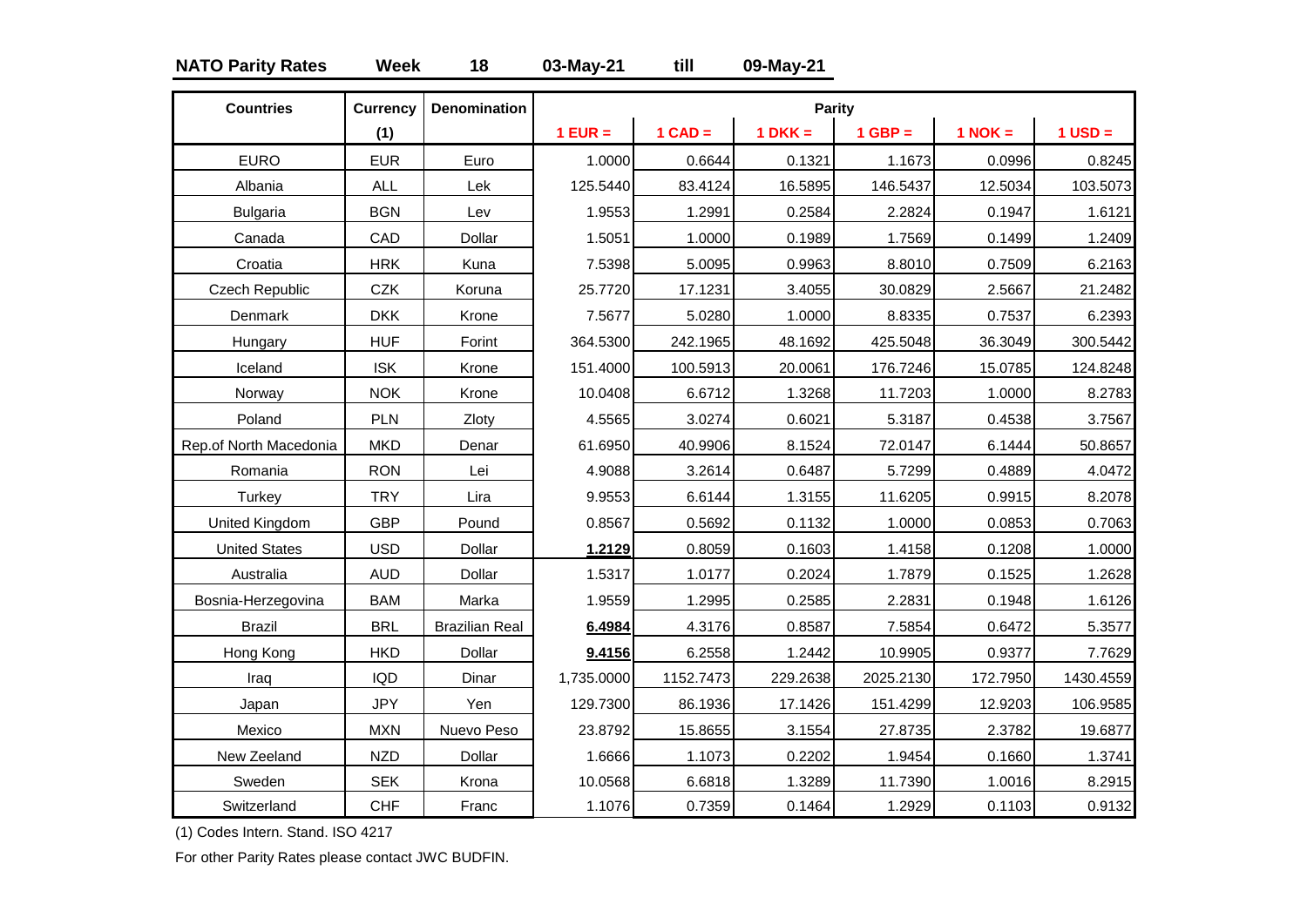### **NATO Parity Rates Week 19 10-May-21 till 16-May-21**

| <b>Countries</b>       | <b>Currency</b> | <b>Denomination</b>   |            |           | <b>Parity</b> |           |             |             |
|------------------------|-----------------|-----------------------|------------|-----------|---------------|-----------|-------------|-------------|
|                        | (1)             |                       | $1$ EUR =  | $1$ CAD = | $1$ DKK =     | $1$ GBP = | $1$ NOK $=$ | $1$ USD $=$ |
| <b>EURO</b>            | <b>EUR</b>      | Euro                  | 1.0000     | 0.6644    | 0.1321        | 1.1673    | 0.0996      | 0.8245      |
| Albania                | <b>ALL</b>      | Lek                   | 125.5440   | 83.4124   | 16.5895       | 146.5437  | 12.5034     | 103.5073    |
| <b>Bulgaria</b>        | <b>BGN</b>      | Lev                   | 1.9553     | 1.2991    | 0.2584        | 2.2824    | 0.1947      | 1.6121      |
| Canada                 | CAD             | Dollar                | 1.5051     | 1.0000    | 0.1989        | 1.7569    | 0.1499      | 1.2409      |
| Croatia                | <b>HRK</b>      | Kuna                  | 7.5398     | 5.0095    | 0.9963        | 8.8010    | 0.7509      | 6.2163      |
| Czech Republic         | CZK             | Koruna                | 25.7720    | 17.1231   | 3.4055        | 30.0829   | 2.5667      | 21.2482     |
| Denmark                | <b>DKK</b>      | Krone                 | 7.5677     | 5.0280    | 1.0000        | 8.8335    | 0.7537      | 6.2393      |
| Hungary                | <b>HUF</b>      | Forint                | 364.5300   | 242.1965  | 48.1692       | 425.5048  | 36.3049     | 300.5442    |
| Iceland                | <b>ISK</b>      | Krone                 | 151.4000   | 100.5913  | 20.0061       | 176.7246  | 15.0785     | 124.8248    |
| Norway                 | <b>NOK</b>      | Krone                 | 10.0408    | 6.6712    | 1.3268        | 11.7203   | 1.0000      | 8.2783      |
| Poland                 | PLN             | Zloty                 | 4.5565     | 3.0274    | 0.6021        | 5.3187    | 0.4538      | 3.7567      |
| Rep.of North Macedonia | <b>MKD</b>      | Denar                 | 61.6950    | 40.9906   | 8.1524        | 72.0147   | 6.1444      | 50.8657     |
| Romania                | <b>RON</b>      | Lei                   | 4.9088     | 3.2614    | 0.6487        | 5.7299    | 0.4889      | 4.0472      |
| Turkey                 | <b>TRY</b>      | Lira                  | 9.9553     | 6.6144    | 1.3155        | 11.6205   | 0.9915      | 8.2078      |
| United Kingdom         | <b>GBP</b>      | Pound                 | 0.8567     | 0.5692    | 0.1132        | 1.0000    | 0.0853      | 0.7063      |
| <b>United States</b>   | <b>USD</b>      | Dollar                | 1.2129     | 0.8059    | 0.1603        | 1.4158    | 0.1208      | 1.0000      |
| Australia              | <b>AUD</b>      | Dollar                | 1.5317     | 1.0177    | 0.2024        | 1.7879    | 0.1525      | 1.2628      |
| Bosnia-Herzegovina     | <b>BAM</b>      | Marka                 | 1.9559     | 1.2995    | 0.2585        | 2.2831    | 0.1948      | 1.6126      |
| <b>Brazil</b>          | <b>BRL</b>      | <b>Brazilian Real</b> | 6.4984     | 4.3176    | 0.8587        | 7.5854    | 0.6472      | 5.3577      |
| Hong Kong              | <b>HKD</b>      | Dollar                | 9.4156     | 6.2558    | 1.2442        | 10.9905   | 0.9377      | 7.7629      |
| Iraq                   | <b>IQD</b>      | Dinar                 | 1,735.0000 | 1152.7473 | 229.2638      | 2025.2130 | 172.7950    | 1430.4559   |
| Japan                  | <b>JPY</b>      | Yen                   | 129.7300   | 86.1936   | 17.1426       | 151.4299  | 12.9203     | 106.9585    |
| Mexico                 | <b>MXN</b>      | Nuevo Peso            | 24.4195    | 16.2245   | 3.2268        | 28.5041   | 2.4320      | 20.1332     |
| New Zeeland            | <b>NZD</b>      | Dollar                | 1.6666     | 1.1073    | 0.2202        | 1.9454    | 0.1660      | 1.3741      |
| Sweden                 | <b>SEK</b>      | Krona                 | 10.0568    | 6.6818    | 1.3289        | 11.7390   | 1.0016      | 8.2915      |
| Switzerland            | <b>CHF</b>      | Franc                 | 1.1076     | 0.7359    | 0.1464        | 1.2929    | 0.1103      | 0.9132      |

(1) Codes Intern. Stand. ISO 4217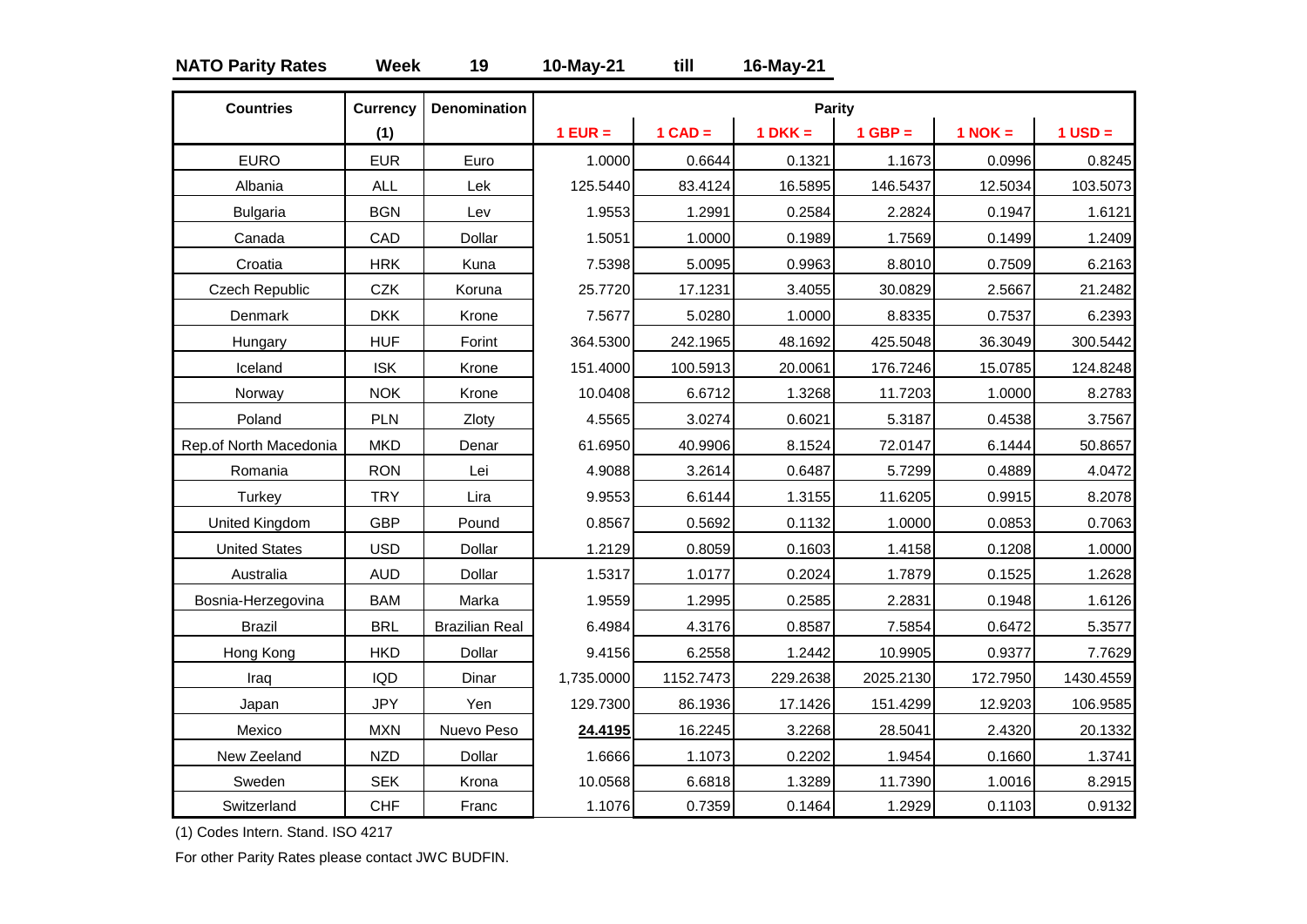### **NATO Parity Rates Week 20 17-May-21 till 23-May-21**

| <b>Countries</b>       | <b>Currency</b> | <b>Denomination</b>   |            |           | <b>Parity</b> |           |             |             |
|------------------------|-----------------|-----------------------|------------|-----------|---------------|-----------|-------------|-------------|
|                        | (1)             |                       | $1$ EUR =  | $1$ CAD = | $1$ DKK =     | $1$ GBP = | $1$ NOK $=$ | $1$ USD $=$ |
| <b>EURO</b>            | <b>EUR</b>      | Euro                  | 1.0000     | 0.6829    | 0.1321        | 1.1673    | 0.0996      | 0.8245      |
| Albania                | <b>ALL</b>      | Lek                   | 125.5440   | 85.7365   | 16.5895       | 146.5437  | 12.5034     | 103.5073    |
| <b>Bulgaria</b>        | <b>BGN</b>      | Lev                   | 1.9553     | 1.3353    | 0.2584        | 2.2824    | 0.1947      | 1.6121      |
| Canada                 | CAD             | Dollar                | 1.4643     | 1.0000    | 0.1935        | 1.7092    | 0.1458      | 1.2073      |
| Croatia                | <b>HRK</b>      | Kuna                  | 7.5398     | 5.1491    | 0.9963        | 8.8010    | 0.7509      | 6.2163      |
| Czech Republic         | <b>CZK</b>      | Koruna                | 25.7720    | 17.6002   | 3.4055        | 30.0829   | 2.5667      | 21.2482     |
| Denmark                | <b>DKK</b>      | Krone                 | 7.5677     | 5.1681    | 1.0000        | 8.8335    | 0.7537      | 6.2393      |
| Hungary                | <b>HUF</b>      | Forint                | 364.5300   | 248.9449  | 48.1692       | 425.5048  | 36.3049     | 300.5442    |
| Iceland                | <b>ISK</b>      | Krone                 | 151.4000   | 103.3941  | 20.0061       | 176.7246  | 15.0785     | 124.8248    |
| Norway                 | <b>NOK</b>      | Krone                 | 10.0408    | 6.8571    | 1.3268        | 11.7203   | 1.0000      | 8.2783      |
| Poland                 | <b>PLN</b>      | Zloty                 | 4.5565     | 3.1117    | 0.6021        | 5.3187    | 0.4538      | 3.7567      |
| Rep.of North Macedonia | <b>MKD</b>      | Denar                 | 61.6950    | 42.1328   | 8.1524        | 72.0147   | 6.1444      | 50.8657     |
| Romania                | <b>RON</b>      | Lei                   | 4.9088     | 3.3523    | 0.6487        | 5.7299    | 0.4889      | 4.0472      |
| Turkey                 | <b>TRY</b>      | Lira                  | 9.9553     | 6.7987    | 1.3155        | 11.6205   | 0.9915      | 8.2078      |
| United Kingdom         | <b>GBP</b>      | Pound                 | 0.8567     | 0.5851    | 0.1132        | 1.0000    | 0.0853      | 0.7063      |
| <b>United States</b>   | <b>USD</b>      | Dollar                | 1.2129     | 0.8283    | 0.1603        | 1.4158    | 0.1208      | 1.0000      |
| Australia              | <b>AUD</b>      | Dollar                | 1.5317     | 1.0460    | 0.2024        | 1.7879    | 0.1525      | 1.2628      |
| Bosnia-Herzegovina     | <b>BAM</b>      | Marka                 | 1.9559     | 1.3357    | 0.2585        | 2.2831    | 0.1948      | 1.6126      |
| <b>Brazil</b>          | <b>BRL</b>      | <b>Brazilian Real</b> | 6.3490     | 4.3359    | 0.8390        | 7.4110    | 0.6323      | 5.2346      |
| Hong Kong              | <b>HKD</b>      | Dollar                | 9.4156     | 6.4301    | 1.2442        | 10.9905   | 0.9377      | 7.7629      |
| Iraq                   | <b>IQD</b>      | Dinar                 | 1,735.0000 | 1184.8665 | 229.2638      | 2025.2130 | 172.7950    | 1430.4559   |
| Japan                  | <b>JPY</b>      | Yen                   | 129.7300   | 88.5952   | 17.1426       | 151.4299  | 12.9203     | 106.9585    |
| Mexico                 | <b>MXN</b>      | Nuevo Peso            | 24.4195    | 16.6766   | 3.2268        | 28.5041   | 2.4320      | 20.1332     |
| New Zeeland            | <b>NZD</b>      | Dollar                | 1.6666     | 1.1382    | 0.2202        | 1.9454    | 0.1660      | 1.3741      |
| Sweden                 | <b>SEK</b>      | Krona                 | 10.0568    | 6.8680    | 1.3289        | 11.7390   | 1.0016      | 8.2915      |
| Switzerland            | <b>CHF</b>      | Franc                 | 1.1076     | 0.7564    | 0.1464        | 1.2929    | 0.1103      | 0.9132      |

(1) Codes Intern. Stand. ISO 4217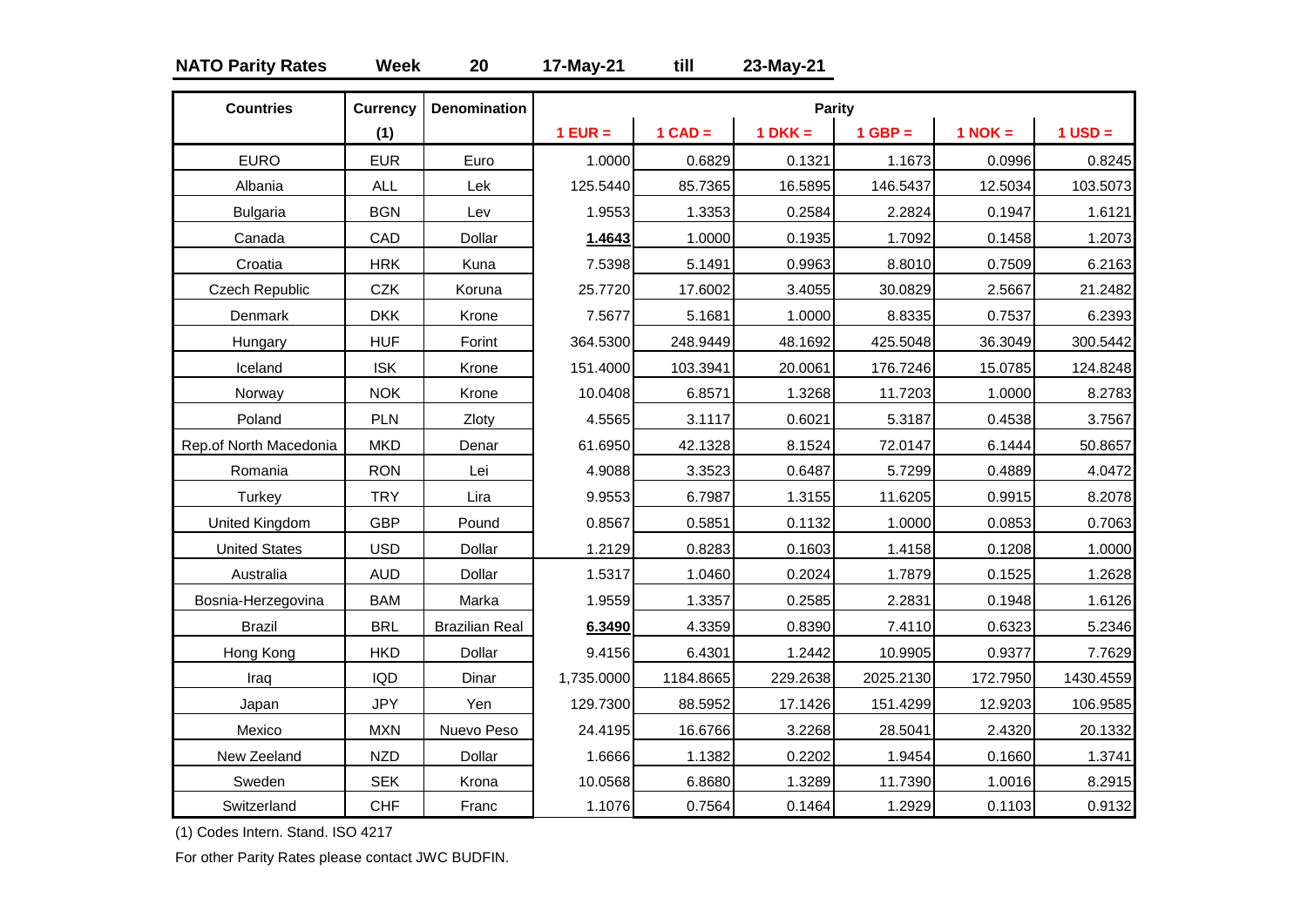### **NATO Parity Rates Week 21 24-May-21 till 30-May-21**

| <b>Countries</b>       | <b>Currency</b> | <b>Denomination</b>   |            |           | Parity    |           |             |             |
|------------------------|-----------------|-----------------------|------------|-----------|-----------|-----------|-------------|-------------|
|                        | (1)             |                       | $1$ EUR =  | $1$ CAD = | $1 DKK =$ | $1$ GBP = | $1$ NOK $=$ | $1$ USD $=$ |
| <b>EURO</b>            | <b>EUR</b>      | Euro                  | 1.0000     | 0.6829    | 0.1321    | 1.1673    | 0.0996      | 0.8245      |
| Albania                | <b>ALL</b>      | Lek                   | 125.5440   | 85.7365   | 16.5895   | 146.5437  | 12.5034     | 103.5073    |
| <b>Bulgaria</b>        | <b>BGN</b>      | Lev                   | 1.9553     | 1.3353    | 0.2584    | 2.2824    | 0.1947      | 1.6121      |
| Canada                 | CAD             | Dollar                | 1.4643     | 1.0000    | 0.1935    | 1.7092    | 0.1458      | 1.2073      |
| Croatia                | <b>HRK</b>      | Kuna                  | 7.5398     | 5.1491    | 0.9963    | 8.8010    | 0.7509      | 6.2163      |
| Czech Republic         | <b>CZK</b>      | Koruna                | 25.7720    | 17.6002   | 3.4055    | 30.0829   | 2.5667      | 21.2482     |
| Denmark                | <b>DKK</b>      | Krone                 | 7.5677     | 5.1681    | 1.0000    | 8.8335    | 0.7537      | 6.2393      |
| Hungary                | <b>HUF</b>      | Forint                | 350.6000   | 239.4318  | 46.3285   | 409.2448  | 34.9175     | 289.0593    |
| Iceland                | <b>ISK</b>      | Krone                 | 151.4000   | 103.3941  | 20.0061   | 176.7246  | 15.0785     | 124.8248    |
| Norway                 | <b>NOK</b>      | Krone                 | 10.0408    | 6.8571    | 1.3268    | 11.7203   | 1.0000      | 8.2783      |
| Poland                 | PLN             | Zloty                 | 4.5565     | 3.1117    | 0.6021    | 5.3187    | 0.4538      | 3.7567      |
| Rep.of North Macedonia | <b>MKD</b>      | Denar                 | 61.6950    | 42.1328   | 8.1524    | 72.0147   | 6.1444      | 50.8657     |
| Romania                | <b>RON</b>      | Lei                   | 4.9088     | 3.3523    | 0.6487    | 5.7299    | 0.4889      | 4.0472      |
| Turkey                 | <b>TRY</b>      | Lira                  | 10.2114    | 6.9736    | 1.3493    | 11.9195   | 1.0170      | 8.4190      |
| United Kingdom         | <b>GBP</b>      | Pound                 | 0.8567     | 0.5851    | 0.1132    | 1.0000    | 0.0853      | 0.7063      |
| <b>United States</b>   | <b>USD</b>      | Dollar                | 1.2129     | 0.8283    | 0.1603    | 1.4158    | 0.1208      | 1.0000      |
| Australia              | <b>AUD</b>      | Dollar                | 1.5736     | 1.0746    | 0.2079    | 1.8368    | 0.1567      | 1.2974      |
| Bosnia-Herzegovina     | <b>BAM</b>      | Marka                 | 1.9559     | 1.3357    | 0.2585    | 2.2831    | 0.1948      | 1.6126      |
| <b>Brazil</b>          | <b>BRL</b>      | <b>Brazilian Real</b> | 6.3490     | 4.3359    | 0.8390    | 7.4110    | 0.6323      | 5.2346      |
| Hong Kong              | <b>HKD</b>      | Dollar                | 9.4156     | 6.4301    | 1.2442    | 10.9905   | 0.9377      | 7.7629      |
| Iraq                   | <b>IQD</b>      | Dinar                 | 1,735.0000 | 1184.8665 | 229.2638  | 2025.2130 | 172.7950    | 1430.4559   |
| Japan                  | <b>JPY</b>      | Yen                   | 132.9500   | 90.7942   | 17.5681   | 155.1885  | 13.2410     | 109.6133    |
| Mexico                 | <b>MXN</b>      | Nuevo Peso            | 24.4195    | 16.6766   | 3.2268    | 28.5041   | 2.4320      | 20.1332     |
| New Zeeland            | <b>NZD</b>      | Dollar                | 1.6666     | 1.1382    | 0.2202    | 1.9454    | 0.1660      | 1.3741      |
| Sweden                 | <b>SEK</b>      | Krona                 | 10.0568    | 6.8680    | 1.3289    | 11.7390   | 1.0016      | 8.2915      |
| Switzerland            | <b>CHF</b>      | Franc                 | 1.1076     | 0.7564    | 0.1464    | 1.2929    | 0.1103      | 0.9132      |

(1) Codes Intern. Stand. ISO 4217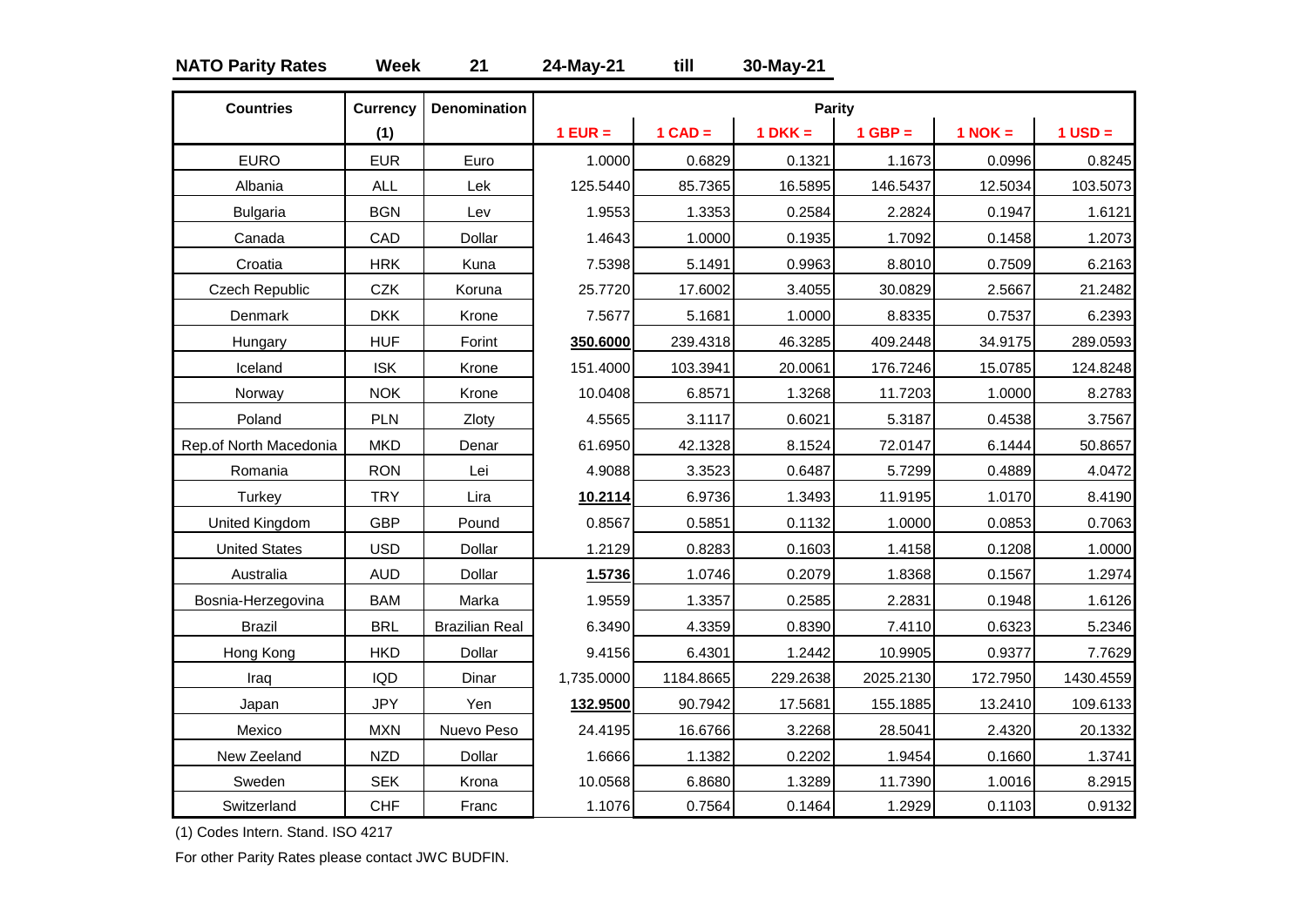### **NATO Parity Rates Week 22 31-May-21 till 06-Jun-21**

| <b>Countries</b>       | <b>Currency</b> | <b>Denomination</b>   |            |           | <b>Parity</b> |           |           |             |
|------------------------|-----------------|-----------------------|------------|-----------|---------------|-----------|-----------|-------------|
|                        | (1)             |                       | $1$ EUR =  | $1$ CAD = | $1 DKK =$     | $1$ GBP = | $1$ NOK = | $1$ USD $=$ |
| <b>EURO</b>            | <b>EUR</b>      | Euro                  | 1.0000     | 0.6829    | 0.1321        | 1.1673    | 0.0996    | 0.8245      |
| Albania                | <b>ALL</b>      | Lek                   | 125.5440   | 85.7365   | 16.5895       | 146.5437  | 12.5034   | 103.5073    |
| <b>Bulgaria</b>        | <b>BGN</b>      | Lev                   | 1.9553     | 1.3353    | 0.2584        | 2.2824    | 0.1947    | 1.6121      |
| Canada                 | CAD             | Dollar                | 1.4643     | 1.0000    | 0.1935        | 1.7092    | 0.1458    | 1.2073      |
| Croatia                | <b>HRK</b>      | Kuna                  | 7.5398     | 5.1491    | 0.9963        | 8.8010    | 0.7509    | 6.2163      |
| Czech Republic         | <b>CZK</b>      | Koruna                | 25.7720    | 17.6002   | 3.4055        | 30.0829   | 2.5667    | 21.2482     |
| Denmark                | <b>DKK</b>      | Krone                 | 7.5677     | 5.1681    | 1.0000        | 8.8335    | 0.7537    | 6.2393      |
| Hungary                | <b>HUF</b>      | Forint                | 350.6000   | 239.4318  | 46.3285       | 409.2448  | 34.9175   | 289.0593    |
| Iceland                | <b>ISK</b>      | Krone                 | 151.4000   | 103.3941  | 20.0061       | 176.7246  | 15.0785   | 124.8248    |
| Norway                 | <b>NOK</b>      | Krone                 | 10.0408    | 6.8571    | 1.3268        | 11.7203   | 1.0000    | 8.2783      |
| Poland                 | PLN             | Zloty                 | 4.5565     | 3.1117    | 0.6021        | 5.3187    | 0.4538    | 3.7567      |
| Rep.of North Macedonia | <b>MKD</b>      | Denar                 | 61.6950    | 42.1328   | 8.1524        | 72.0147   | 6.1444    | 50.8657     |
| Romania                | <b>RON</b>      | Lei                   | 4.9088     | 3.3523    | 0.6487        | 5.7299    | 0.4889    | 4.0472      |
| Turkey                 | <b>TRY</b>      | Lira                  | 10.2114    | 6.9736    | 1.3493        | 11.9195   | 1.0170    | 8.4190      |
| United Kingdom         | <b>GBP</b>      | Pound                 | 0.8567     | 0.5851    | 0.1132        | 1.0000    | 0.0853    | 0.7063      |
| <b>United States</b>   | <b>USD</b>      | Dollar                | 1.2129     | 0.8283    | 0.1603        | 1.4158    | 0.1208    | 1.0000      |
| Australia              | <b>AUD</b>      | Dollar                | 1.5736     | 1.0746    | 0.2079        | 1.8368    | 0.1567    | 1.2974      |
| Bosnia-Herzegovina     | <b>BAM</b>      | Marka                 | 1.9559     | 1.3357    | 0.2585        | 2.2831    | 0.1948    | 1.6126      |
| <b>Brazil</b>          | <b>BRL</b>      | <b>Brazilian Real</b> | 6.3490     | 4.3359    | 0.8390        | 7.4110    | 0.6323    | 5.2346      |
| Hong Kong              | <b>HKD</b>      | Dollar                | 9.4156     | 6.4301    | 1.2442        | 10.9905   | 0.9377    | 7.7629      |
| Iraq                   | <b>IQD</b>      | Dinar                 | 1,784.7000 | 1218.8076 | 235.8312      | 2083.2263 | 177.7448  | 1471.4321   |
| Japan                  | <b>JPY</b>      | Yen                   | 132.9500   | 90.7942   | 17.5681       | 155.1885  | 13.2410   | 109.6133    |
| Mexico                 | <b>MXN</b>      | Nuevo Peso            | 24.4195    | 16.6766   | 3.2268        | 28.5041   | 2.4320    | 20.1332     |
| New Zeeland            | <b>NZD</b>      | Dollar                | 1.6666     | 1.1382    | 0.2202        | 1.9454    | 0.1660    | 1.3741      |
| Sweden                 | <b>SEK</b>      | Krona                 | 10.0568    | 6.8680    | 1.3289        | 11.7390   | 1.0016    | 8.2915      |
| Switzerland            | <b>CHF</b>      | Franc                 | 1.1076     | 0.7564    | 0.1464        | 1.2929    | 0.1103    | 0.9132      |

(1) Codes Intern. Stand. ISO 4217